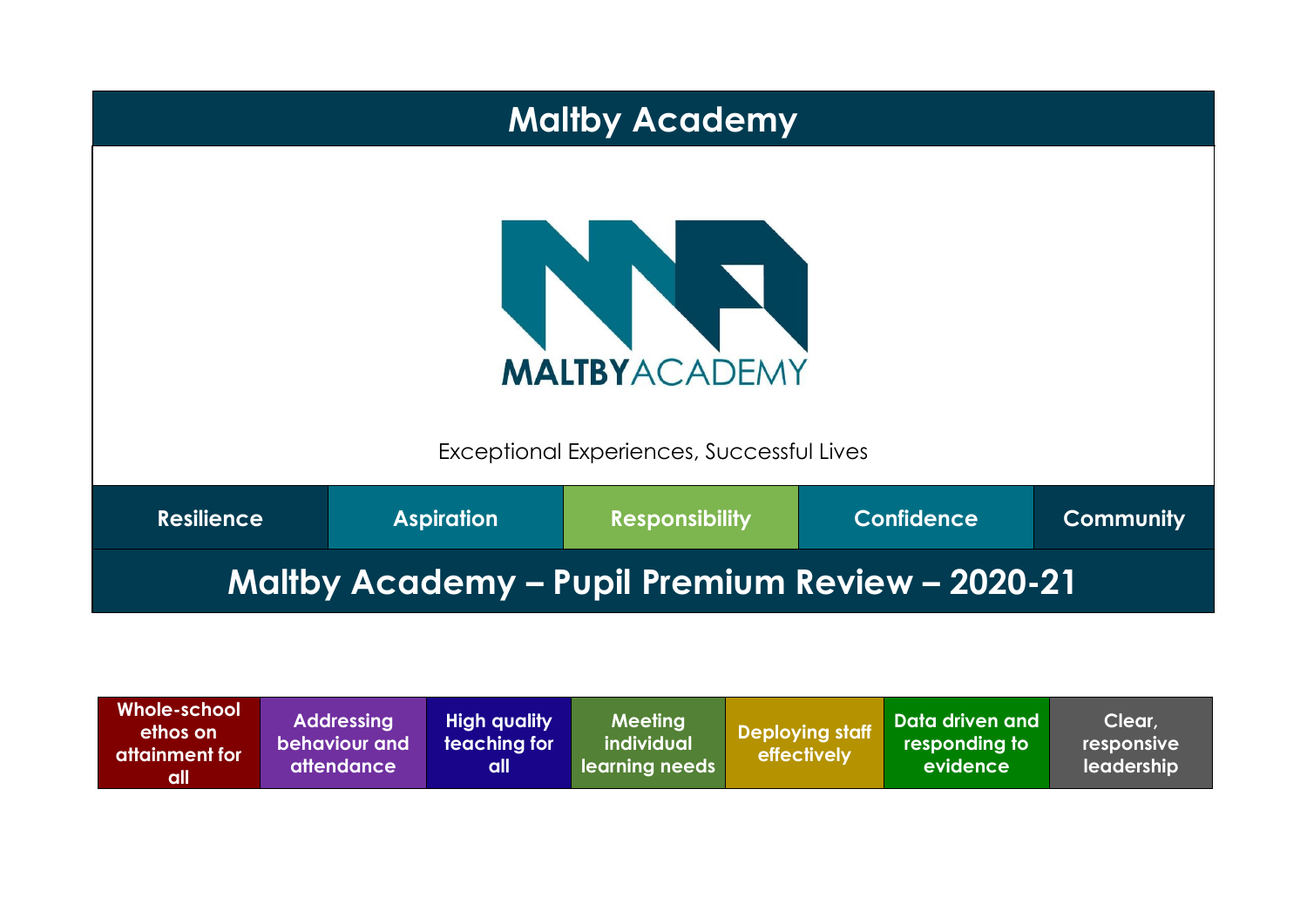# Contents

| 3.2 |  |
|-----|--|
|     |  |
|     |  |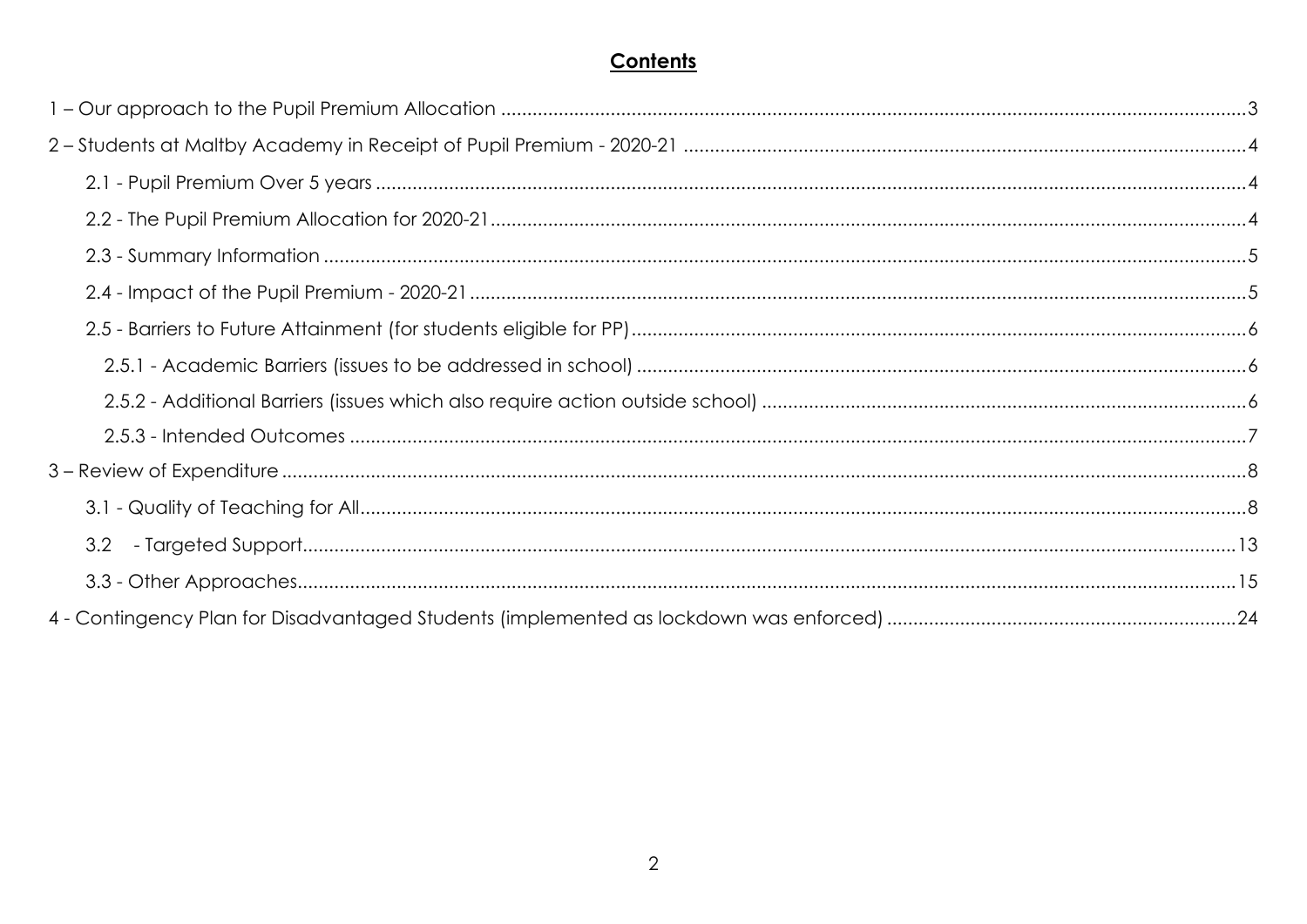#### <span id="page-2-0"></span>**1 – Our approach to the Pupil Premium Allocation**

Maltby Academy receive 'Pupil Premium' funding for the specific purpose of boosting the attainment of pupils from low-income families who are considered disadvantaged, compared to their wealthier peers in school. The Pupil Premium is spent within the context of the overall funding agreement between the Department for Education and Maltby Academy.

Funding is based on children who have been registered for free school meals at any time in the last six years, further reinforcing the importance of making sure all those who qualify are indeed registered. Nationally, one in four children comes into this category. It is important to recognise that these pupils span the entire ability range.

Many of our students are eligible for Pupil Premium and we passionately believe that this is not a barrier to success, but rather that by improving outcomes for all in our community we benefit the most disadvantaged most of all. Many of the plans we put in place to support Pupil Premium students also support and raise the outcomes of other groups within the school, such as those with Special Education Needs and the most able.

According to National statistics, Maltby is amongst the 10% most deprived neighbourhoods in the country. The area is also in the lowest quintile nationally for POLAR3 and POLAR4, suggesting that young people from Maltby are significantly less likely to enter higher education.

This funding we receive is given in recognition of the fact that, nationally, disadvantaged children do not perform as well as their nondisadvantaged peers. Pupil Premium is spent within the context of the overall funding agreement between the DfE and Maltby Academy.

In 'The 3 tenets of [effective Pupil Premium practice](https://assets.markallengroup.com/article-images/219151/PullOut-Sept-PP-SecEd.pdf)', we have implemented Bromley's suggested 3 point action plan to include:

- 1. Identification of our PP cohort [\(section 2.2\)](#page-3-2) and the barriers they face [\(Section 2.5\)](#page-5-0)
- 2. Intervention strategies based on **EEF research and toolkit**, the 'National Foundation of Educational Research' [NFER](https://www.nfer.ac.uk/supporting-the-attainment-of-disadvantaged-pupils-articulating-success-and-good-practice/) Building Blocks of Success (at the top of the front page) and [previous PP spend impact](#page-4-1)
- 3. Our success criteria [\(section 3\)](#page-7-0)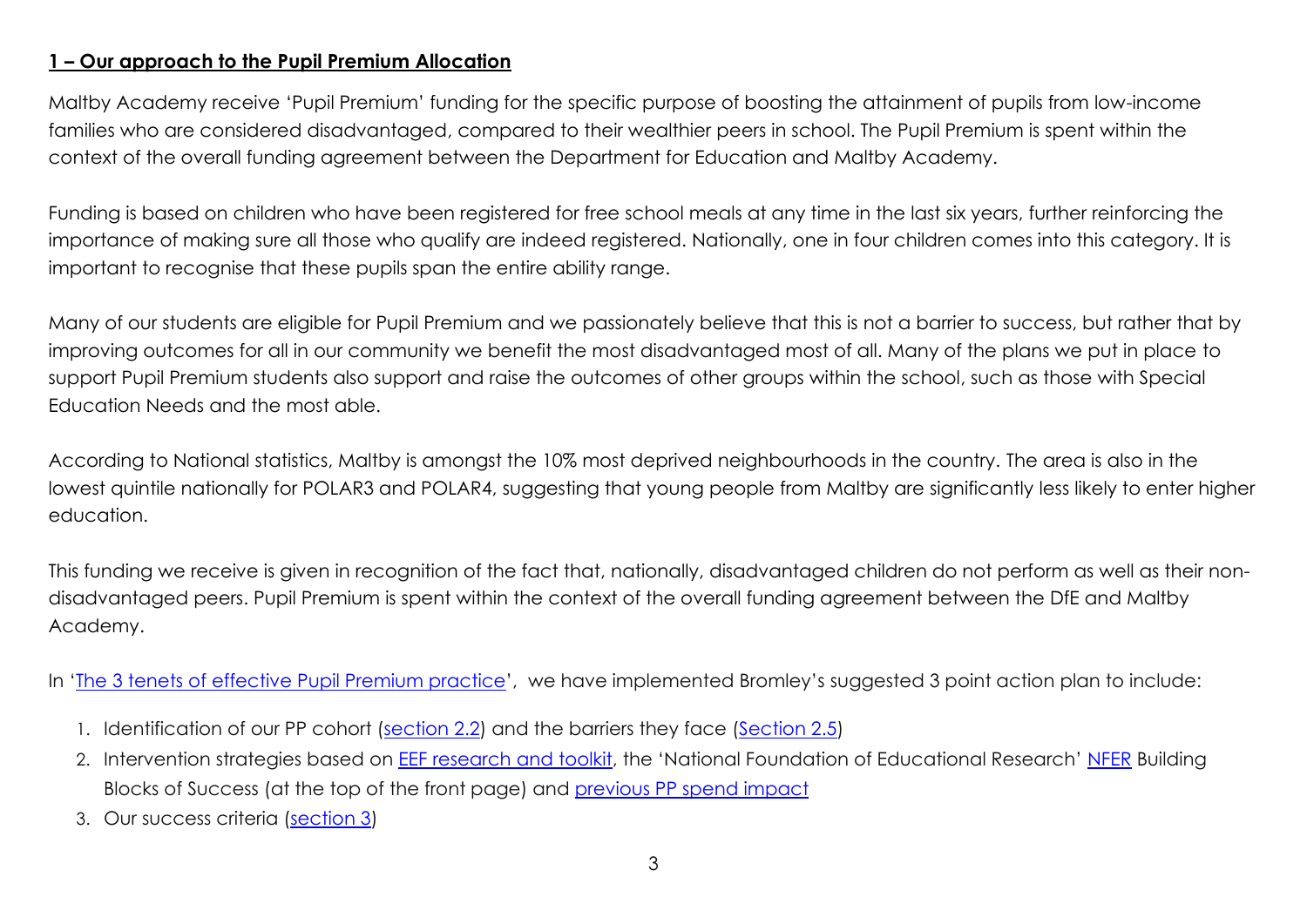# <span id="page-3-0"></span>**2 – Students at Maltby Academy in Receipt of Pupil Premium - 2020-21**

### <span id="page-3-1"></span>**2.1 - Pupil Premium Over 5 years**

| <b>Pupil Premium Grant</b> | Approximate number of pupils | Average Per PP pupil (£) | Total grant (£) |
|----------------------------|------------------------------|--------------------------|-----------------|
| $2016 - 2017$              | 319                          | £900                     | £298,265        |
| $2017 - 2018$              | 329                          | £935                     | £307,615        |
| $2018 - 2019$              | 335                          | £935                     | £313,225        |
| 2019 - 2020                | 361                          | £935                     | £330,990        |

### <span id="page-3-2"></span>**2.2 - The Pupil Premium Allocation for 2020-21**

| In receipt of free school meals in the last 6 yrs (EFSM6) | £935  |
|-----------------------------------------------------------|-------|
| Looked After Children (LAC)                               | £2300 |
| Adopted                                                   | £2300 |
| Children of armed forces personnel                        | £300  |

| Academic Year 2020-21                 |          |       |       |       |                |       |
|---------------------------------------|----------|-------|-------|-------|----------------|-------|
| Year Group                            |          |       |       | 10    |                | Total |
| Number of students on roll Years 7-11 | 209      | 199   | 196   | 177   | $\overline{7}$ | 925   |
| Number of students eligible for Pupil | 84       | 81    | 77    | 58    | 61             | 361   |
| % of Pupil Premium                    | 40.2%    | 40.7% | 39.3% | 32.8% | 35.7%          | 38.3% |
| Pupil Premium Budget                  | £330,990 |       |       |       |                |       |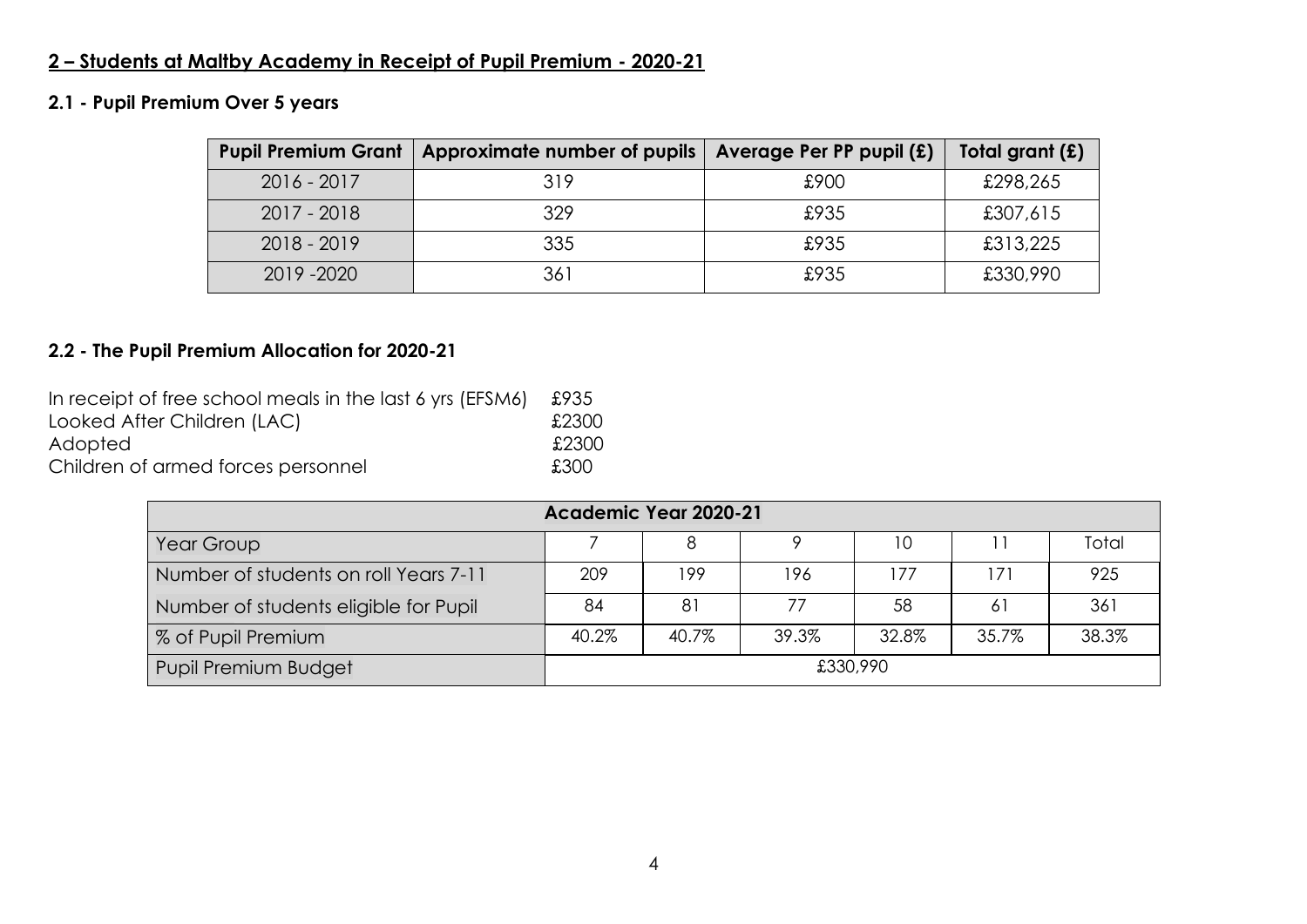<span id="page-4-0"></span>

| 2.3 - Summary Information  |          |                          |          |  |  |
|----------------------------|----------|--------------------------|----------|--|--|
| Academic Year              | 2020-21  | Total PP budget          | £330,990 |  |  |
| Total students             | 925      | Students eligible for PP | 361      |  |  |
| <b>Planned Expenditure</b> | £305,772 | Contingency for in year  | £25,218  |  |  |

<span id="page-4-1"></span>

| 2.4 - Impact of the Pupil Premium - 2020-21 |                               |                                        |  |  |  |  |
|---------------------------------------------|-------------------------------|----------------------------------------|--|--|--|--|
|                                             | Students eligible for PP (MA) | Students not eligible for PP (national |  |  |  |  |
| KS2 fine point score (equivalent)           | 4.61                          | 4.80                                   |  |  |  |  |
| Attainment 8 score average 2021 outcomes    | 36.2                          | 51.9                                   |  |  |  |  |
| Basics 4+ / 5+ 2021 outcomes                | 51%/28%                       | $82\%$ / 57 $\%$                       |  |  |  |  |



As can be seen from the graph above, our disadvantaged pupils are working towards diminishing the in school gap; however, they remain behind their non-disadvantaged peers. This is echoed nationally and the stark picture is that the pandemic is likely to have reversed progress made in narrowing the attainment gap, nationally, over the last decade, and the fantastic gains made at MA over the last 2 years.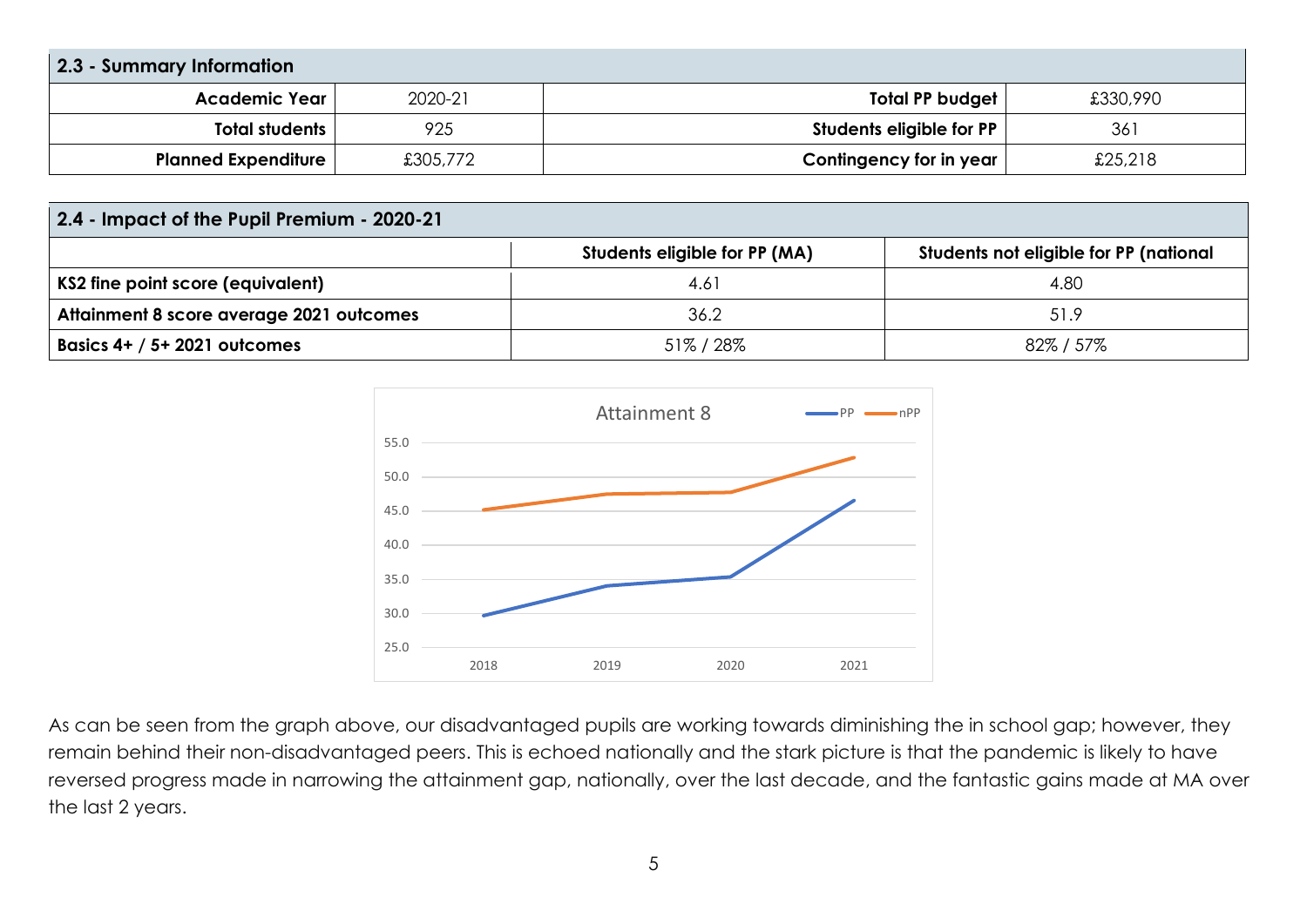The EEF reported that the gap nationally could widen by as much as 75%. The hard work we have put in at Maltby Academy has limited the impact of the global pandemic.

<span id="page-5-2"></span><span id="page-5-1"></span><span id="page-5-0"></span>

|                | 2.5 - Barriers to Future Attainment (for students eligible for PP)                                                                                                                                                                                                                                                                                                                                                                                          |
|----------------|-------------------------------------------------------------------------------------------------------------------------------------------------------------------------------------------------------------------------------------------------------------------------------------------------------------------------------------------------------------------------------------------------------------------------------------------------------------|
|                | 2.5.1 - Academic Barriers (issues to be addressed in school)                                                                                                                                                                                                                                                                                                                                                                                                |
| А.             | Low aspiration: many of our pupils arrive with low aspirations                                                                                                                                                                                                                                                                                                                                                                                              |
| <b>B.</b>      | Poor literacy skills: disadvantaged pupils arrive significantly below others in their English skills. We have a high proportion of low prior<br>attainers in the Pupil Premium group and a small proportion of high attainers. Many pupils eligible for the Pupil Premium have reading<br>ages significantly below chronological. Whole school focus on quality of written and spoken communication in the 'Oracy programme'<br>launchedacross the academy. |
| C <sub>1</sub> | Pastoral: Many of our pupils have social, emotional and mental health issues, anger management issues, difficulties with social skills,<br>incorrect uniform, lack of equipment, lack of support at home, regularly go witout eating breakfast, need mentoring/counselling for<br>these issues.                                                                                                                                                             |
| D.             | General Numeracy especially of Low Prior Attaining Pupils: Pupils arrive Sig- in Maths skills and we have a high proportion of very low<br>ability pupils eligible for the Pupil Premium who have not made enough progress in Maths.                                                                                                                                                                                                                        |
| E.             | Homework/Revision/Organisation: There is an in-school gap for pupils eligible for the Pupil Premium around homework, behaviour logs<br>and performance in exams meaning that pupils need support with homework, in-class support and further strategies on revision.                                                                                                                                                                                        |
| F.             | Lack of confidence and determntion. Lack of resilience.                                                                                                                                                                                                                                                                                                                                                                                                     |
| G.             | Underachievement from KS2 compared to their non-disadvantaged peers. Disadvantaged pupils have significantly lower attainment on<br>entry.                                                                                                                                                                                                                                                                                                                  |
| H.             | Lack of enrichment opportunities and cultural stimulation.                                                                                                                                                                                                                                                                                                                                                                                                  |
|                | 2.5.2 - Additional Barriers (issues which also require action outside school)                                                                                                                                                                                                                                                                                                                                                                               |
| А.             | Attendance: There is an attendance gap between our PP and non-PP pupils. This gap is most significant for PA pupils.                                                                                                                                                                                                                                                                                                                                        |
| В.             | Enrichment: Many of our pupils eligible for the Pupil Premium have not had a wealth of life experiences and do not have high<br>vocabulary standards.                                                                                                                                                                                                                                                                                                       |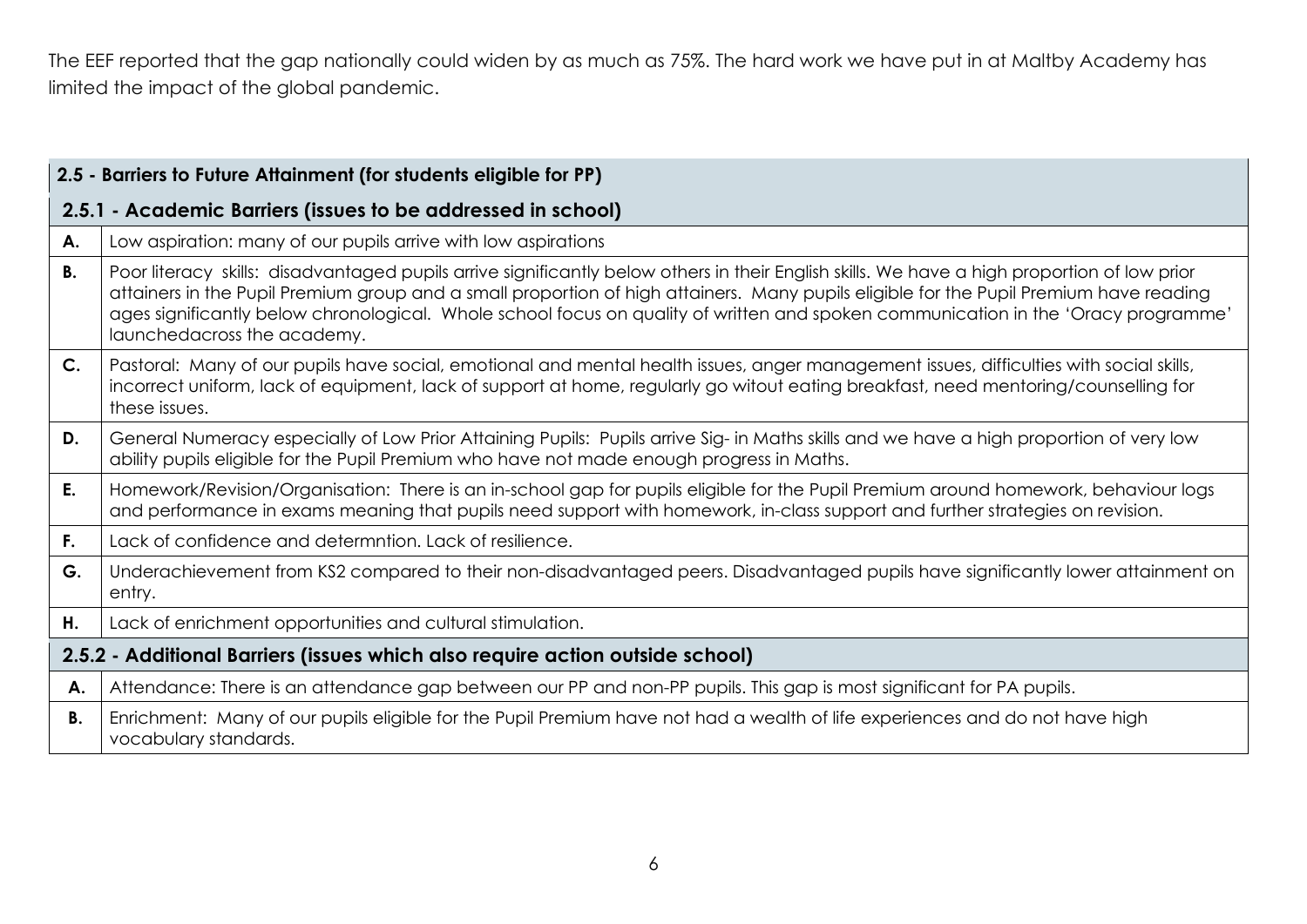<span id="page-6-0"></span>

|               | 2.5.3 - Intended Outcomes                                                | Success criteria                                                                                                                                                                                                                                                                          |
|---------------|--------------------------------------------------------------------------|-------------------------------------------------------------------------------------------------------------------------------------------------------------------------------------------------------------------------------------------------------------------------------------------|
| А.            | Improve literacy and numeracy<br>skills.                                 | Increase the overall percentage of students achieving the basics measure.<br>To diminish the gap between disadvantaged and non-disadvantaged students on each measure.<br>Cross curricular delivery of the Oracy Agenda.<br>Cross curricular plan for the development of numeracy skills. |
| В.            | Increase aspiration of students.                                         | Robust Career Education Information Advice and Guidance (CEIAG) provision in place to meet the<br>needs of students in all year groups.<br>Regular access to university and business links for students.<br>Development of student leadership.                                            |
| $\mathsf{C}.$ | Improved outcomes for high<br>prior attaining disadvantaged<br>students. | Increase the Progress 8 score for higher ability students to above floor.<br>Close the gap between performance of high ability PP and high ability non-PP students on key<br>measures.                                                                                                    |
| D.            | Improve the attendance of<br>disadvantaged students.                     | Attendance for all in line with national and the gap between disadvantaged and non-<br>disadvantaged students diminishes.                                                                                                                                                                 |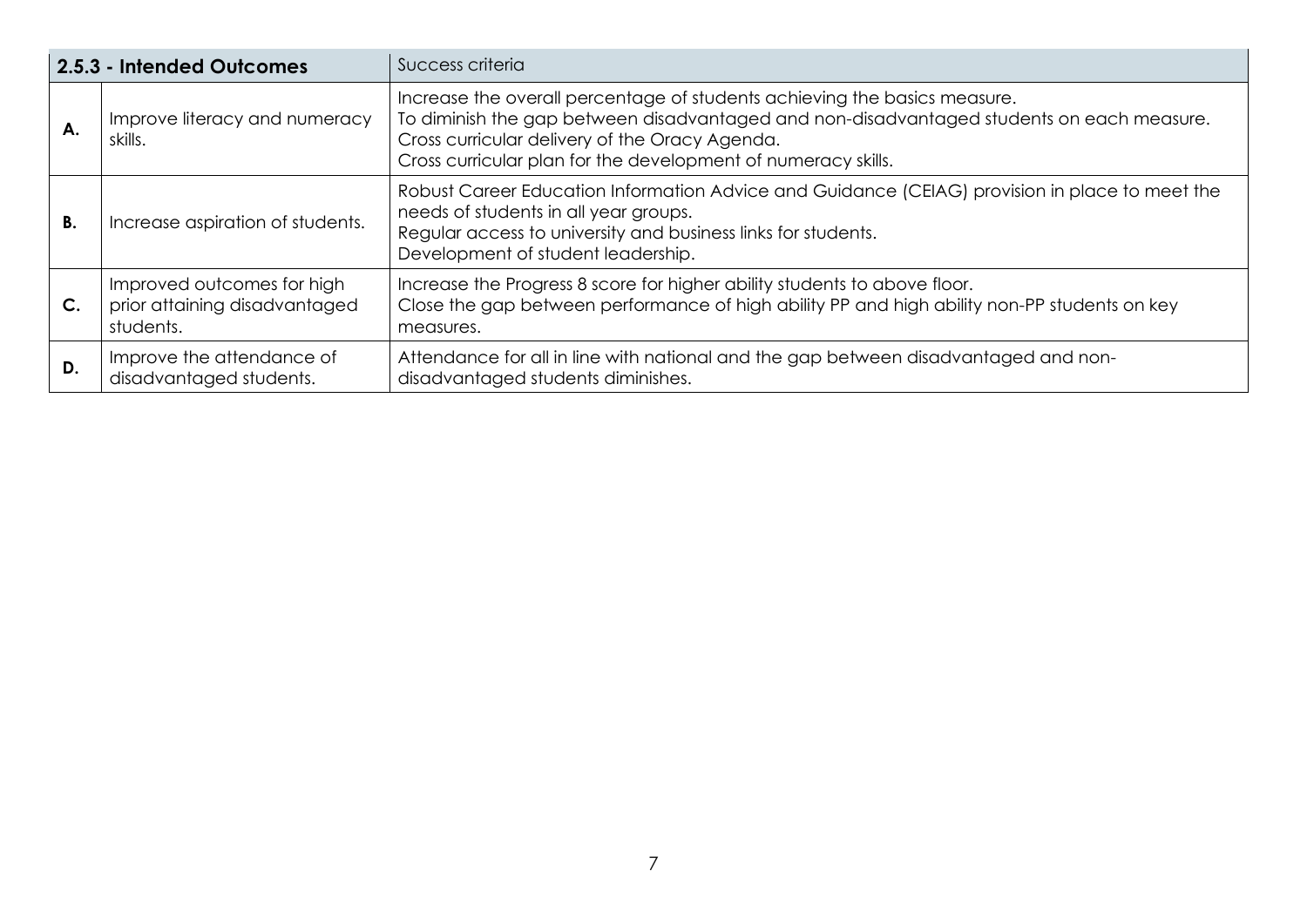### <span id="page-7-0"></span>**3 – Review of Expenditure**

How effectively did we use the Pupil Premium to improve classroom pedagogy, provide targeted support and support whole school strategies in the 2020-21 academic year?

| <b>Action</b>                                                                                                         | Intended outcome                                                                                         | What is the evidence and<br>rationale for this choice?                                                                              | How will you ensure it is<br>implemented well?                                                                                          | <b>Lessons learned</b>                                                                                                                                                                                                       | Cost   |
|-----------------------------------------------------------------------------------------------------------------------|----------------------------------------------------------------------------------------------------------|-------------------------------------------------------------------------------------------------------------------------------------|-----------------------------------------------------------------------------------------------------------------------------------------|------------------------------------------------------------------------------------------------------------------------------------------------------------------------------------------------------------------------------|--------|
| Staff receive up<br>to date,<br>bespoke CPD<br>on the best<br>strategies for<br>groups of<br>disadvantaged<br>pupils. | Teachers can expertly adapt<br>their teaching to suit the<br>needs of individual<br>disadvantaged pupils | Research published by the EEF<br>and NFER show many effective<br>approaches used to improve<br>outcomes for disadvantaged<br>pupils | Staff CPD feedback on<br>questionnaires.<br>Pupil outcomes.<br>Staff line management<br>meetings and performance<br>management reviews. | Regular CPD for all staff was<br>a huge success and<br>enabled teaches to<br>improve their classroom<br>practice through<br>implementing evidence<br>based educational<br>research.<br>This will continue into next<br>year. | £4,500 |
| <b>Lesson Drop Ins</b><br>and work<br>scrutiny                                                                        | Monitor the quality of<br>teaching delivered to<br>disadvantaged pupils                                  | This approach will help to<br>identify additional support<br>needed for disadvantaged<br>pupils and staff working with<br>them      | Lesson Drop In reports and work<br>scrutiny.<br>Evidence from QA.                                                                       | Regular learning walks with<br>timely, high-quality<br>challenge and support for<br>staff helped to improve the<br>quality of teaching and<br>learning through the year.<br>This will continue into next<br>year.            | £2,900 |
| Launch the<br>Oracy<br><b>Structured Talk</b><br>programme<br>through the<br><b>English</b>                           | Raise the agenda of the<br>power of language and<br>empower pupils to use<br>aspirational vocabulary     | Research has shown the<br>literacy agenda is a key driving<br>factor in raising the attainment<br>of disadvantaged pupils           | English department to drive the<br>programme.<br>Lesson Drop Ins.                                                                       | The oracy programme was<br>not launched until half term<br>5, but very quickly it showed<br>that it will be a significant<br>contributor to educational<br>improvement, especially for                                       | £3,700 |

#### <span id="page-7-1"></span>**3.1 - Quality of Teaching for All**

department.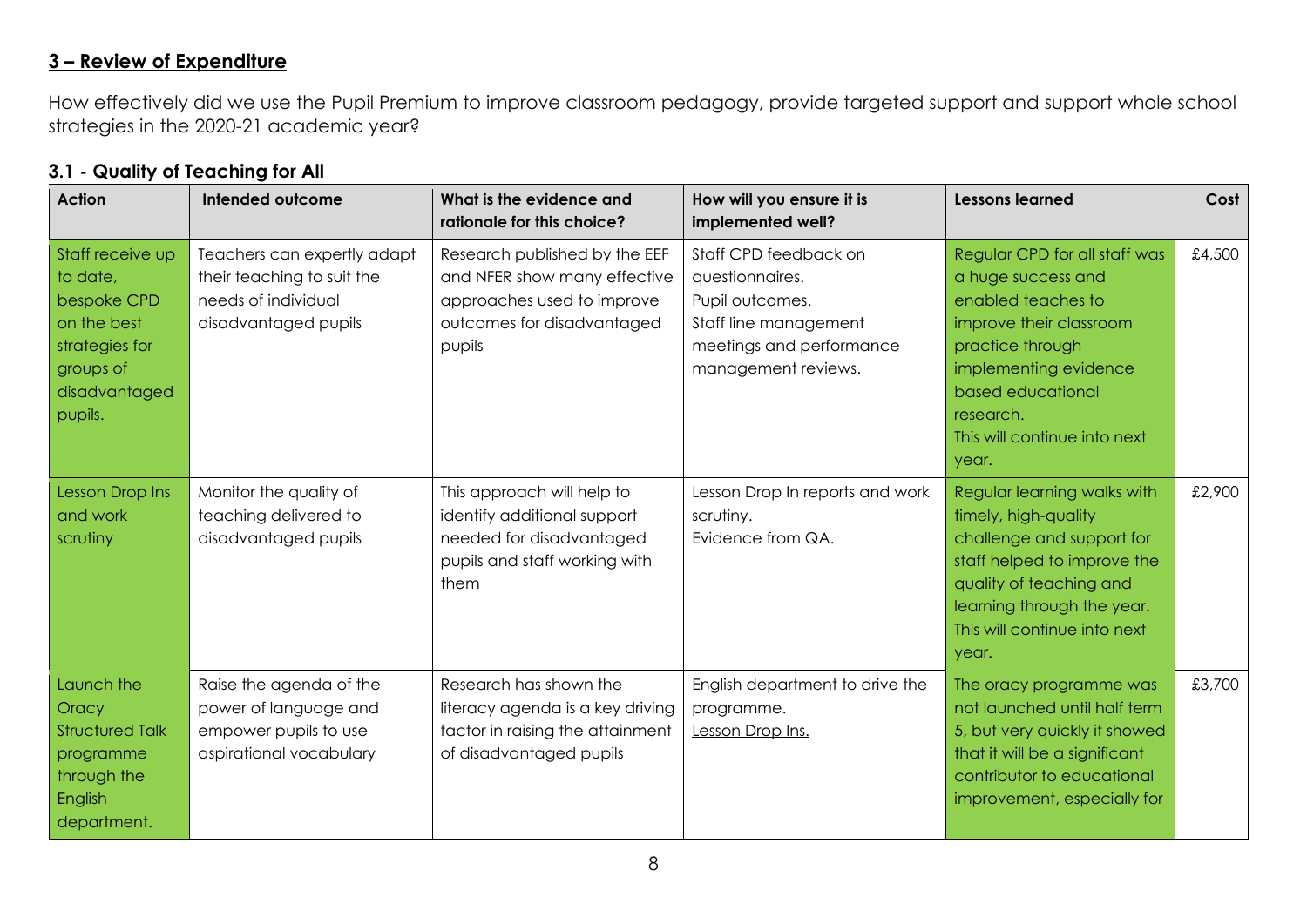| <b>Action</b>                                                                   | Intended outcome                                                                                                                   | What is the evidence and<br>rationale for this choice?                                                                                                                                                                                     | How will you ensure it is<br>implemented well?                                                           | <b>Lessons learned</b>                                                                                                                                                                                                                                                                                                     | Cost   |
|---------------------------------------------------------------------------------|------------------------------------------------------------------------------------------------------------------------------------|--------------------------------------------------------------------------------------------------------------------------------------------------------------------------------------------------------------------------------------------|----------------------------------------------------------------------------------------------------------|----------------------------------------------------------------------------------------------------------------------------------------------------------------------------------------------------------------------------------------------------------------------------------------------------------------------------|--------|
|                                                                                 |                                                                                                                                    |                                                                                                                                                                                                                                            |                                                                                                          | our disadvantaged pupils<br>and boys.<br>This will continue into next<br>year.                                                                                                                                                                                                                                             |        |
| <b>Drop Everything</b><br><b>And Read</b><br>(DEAR)<br>programme                | Raise the profile of reading<br>throughout the academy,<br>improving the confidence of<br>pupils and raising their<br>reading ages | The DfE report 'Reading<br>Matters' published in 2015<br>suggests that "One in five<br>children still leave primary<br>school unable to read at a<br>standard that will ensure they<br>are well placed to succeed at<br>secondary school." | Built into curriculum time. All<br>pupils to complete each week.                                         | We were not able to<br>implement the Drop<br><b>Everything And Read</b><br>initiative this year due to the<br>COVID-19 pandemic and<br>not being able to have full<br>access to reading books of<br>multiple bubbles.<br>We will consider this<br>strategy for next year.                                                  | £5,000 |
| Embed an<br>effective<br>assessment<br>marking and<br>feedback<br>policy        | To promote progress over<br>time and close PP gaps in<br>school                                                                    | Evidence from the Education<br>Endowment Foundation (EEF)<br>toolkit shows effective<br>feedback has the highest<br>impact relative to cost                                                                                                | Coherent policy across the Trust.<br>Effective training of staff<br>Regular sharing of good<br>practice. | We were not properly able<br>to implement effective<br>embedding of the marking<br>and feedback policy this<br>year due to the COVID-19<br>pandemic and staff not<br>being able to handle<br>pupils' work within 48 hours<br>of pupils using it and vice-<br>versa.<br>This will be embedded next,<br>year from September. | £2,400 |
| Secure a sound<br>knowledge and<br>understanding<br>of assessment<br>objectives | To ensure we are well<br>informed from the first years<br>through reform and the<br>curriculum is robust to ensure                 | There have been a lot of<br>changes across the curriculum;<br>staff and students need to be<br>focussing on the right content                                                                                                              | Coherent policy across the Trust.<br>Effective training of staff<br>Regular sharing of good<br>practice. | Pupils and staff were in a<br>strong position, using lessons<br>learned to ensure a secure<br>knowledge of assessment<br>objectives.                                                                                                                                                                                       | £5,200 |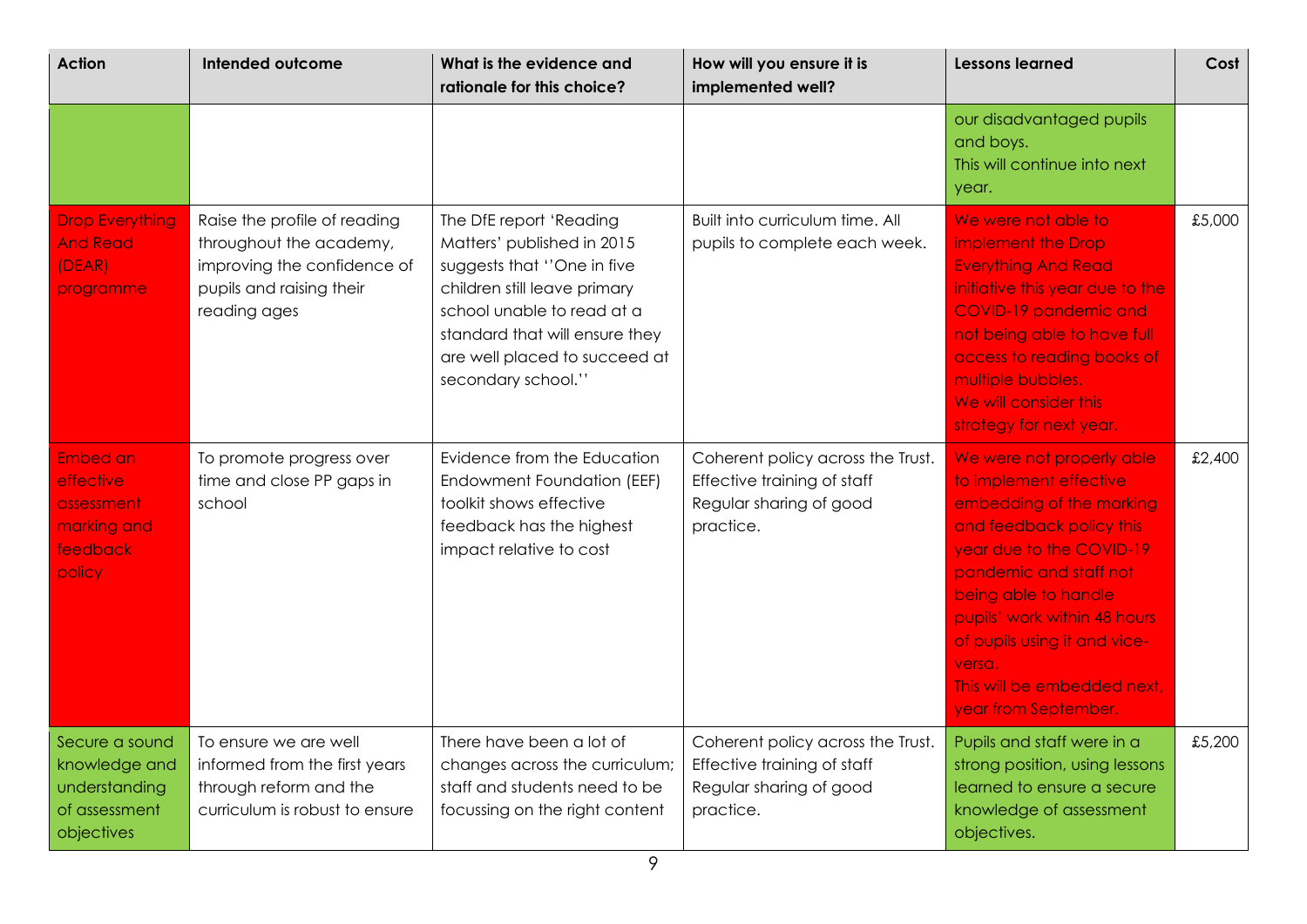| <b>Action</b>                                                                                                                                    | Intended outcome                                                                                                                   | What is the evidence and<br>rationale for this choice?                                                                                                                                                                                                                                                | How will you ensure it is<br>implemented well?                                                                                                                                                                                                                                                       | <b>Lessons learned</b>                                                                                                                                                                                               | Cost   |
|--------------------------------------------------------------------------------------------------------------------------------------------------|------------------------------------------------------------------------------------------------------------------------------------|-------------------------------------------------------------------------------------------------------------------------------------------------------------------------------------------------------------------------------------------------------------------------------------------------------|------------------------------------------------------------------------------------------------------------------------------------------------------------------------------------------------------------------------------------------------------------------------------------------------------|----------------------------------------------------------------------------------------------------------------------------------------------------------------------------------------------------------------------|--------|
| within reform,<br>through staff<br>training                                                                                                      | students are prepared for<br>expectations of Key Stage 4.                                                                          | and skills in order for the<br>students to succeed                                                                                                                                                                                                                                                    | More regular assessment in<br>class.<br>Empower students as<br>independent, confident<br>learners.                                                                                                                                                                                                   |                                                                                                                                                                                                                      |        |
| Continue to<br>develop<br>pedagogy and<br>practice for<br>effective wave<br>1 teaching,<br>learning and<br>assessment to<br>promote<br>progress. | To ensure all teachers meet<br>the teaching standards and<br>lessons are high quality,<br>across the Academy, for all<br>students. | National Foundation for<br><b>Educational Research (NfER)</b><br>analysis found that schools<br>that are more successful in<br>promoting high attainment,<br>promote high quality teaching<br>for all and that poor-quality<br>teaching has a<br>disproportionate effect on<br>disadvantaged students | Quality assurance, monitoring<br>and evaluation.<br>Bespoke training linked to QA<br>outcomes.<br>Whole staff training on identified<br>areas from QA.<br>Whole school training on SEND<br>Access to South Yorkshire<br>Learning Hub, Partners in<br>Learning teaching school and<br>ITT programmes. | The 'quality first teaching'<br>drive was a very successful<br>one, focussing on the<br>experience of pupils in the<br>classroom and ensuring<br>teachers are striving for<br>100% consistency, 100% of<br>the time. | £3,700 |
| LAC pupils in<br><b>KS4</b> receive<br>vouchers for 1-<br>to-1 tuition                                                                           | LAC attainment gap to<br>national reduced.                                                                                         | 1-to-1 tuition has been shown<br>to have a significant impact<br>on pupil attainment.                                                                                                                                                                                                                 | Regular reporting on LAC<br>progress                                                                                                                                                                                                                                                                 | We were not able to<br>implement the one to one<br>interventions outside of<br>school due to the COVID-19<br>pandemic. These pupils did<br>however receive one to<br>one or small group<br>interventions in school.  | £1,700 |
| <b>Breakfast</b><br>Achieve session.<br>Pupils supported<br>to work.<br><b>Breakfast</b><br>provided.                                            | Quality or revision and<br>homework for Y11<br>disadvantaged pupils<br>improved.                                                   | Research shows students from<br>low income families perform<br>better when provided with<br>breakfast.                                                                                                                                                                                                | Departments contribute to the<br>provision.<br>KS4 achievement leader<br>present.<br>Attendance monitored closely.                                                                                                                                                                                   | The Breakfast Achieve<br>sessions were effective in<br>ensuring the most<br>vulnerable pupils received<br>a supportive start to their<br>day in a safe environment.<br>It also helped to break                       | £1,250 |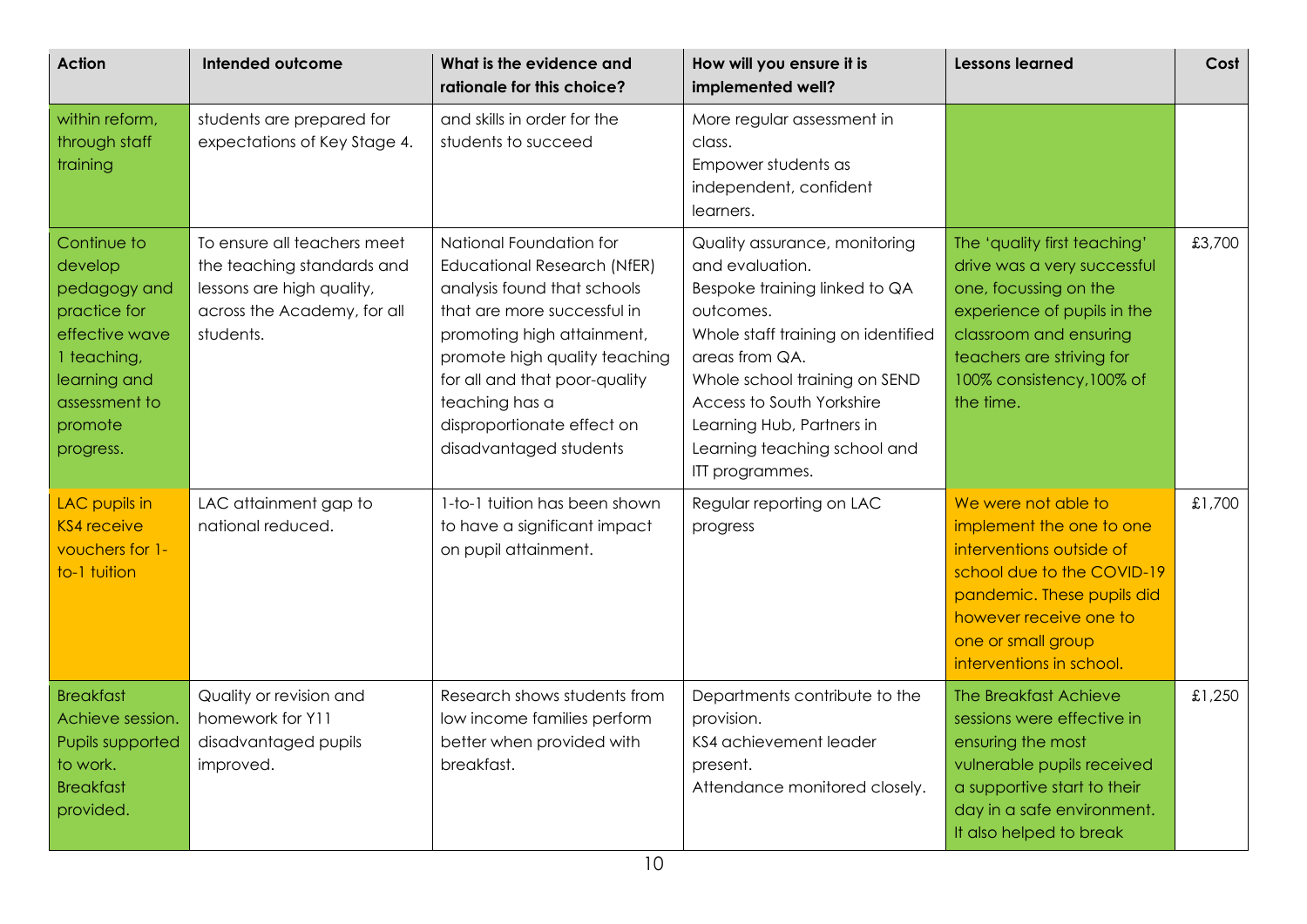| <b>Action</b>                                                                                                                       | Intended outcome                                                                                                                                                    | What is the evidence and<br>rationale for this choice?                                                                                                                                  | How will you ensure it is<br>implemented well?                                                                                                                                                                                                                                                                     | <b>Lessons learned</b>                                                                                                                                                                                                                                                                                                                                                            | Cost    |
|-------------------------------------------------------------------------------------------------------------------------------------|---------------------------------------------------------------------------------------------------------------------------------------------------------------------|-----------------------------------------------------------------------------------------------------------------------------------------------------------------------------------------|--------------------------------------------------------------------------------------------------------------------------------------------------------------------------------------------------------------------------------------------------------------------------------------------------------------------|-----------------------------------------------------------------------------------------------------------------------------------------------------------------------------------------------------------------------------------------------------------------------------------------------------------------------------------------------------------------------------------|---------|
|                                                                                                                                     |                                                                                                                                                                     |                                                                                                                                                                                         |                                                                                                                                                                                                                                                                                                                    | down barriers to non-<br>attendance for this cohort.<br>This strategy will continue<br>into next year.                                                                                                                                                                                                                                                                            |         |
| Achieve<br>programme<br>after school.                                                                                               | Extra lessons after school<br>each evening with<br>department teachers<br>focussed on key curriculum<br>areas                                                       | Students benefit from<br>additional support on top of<br>timetabled lessons with<br>resources and knowledgeable<br>staff.                                                               | Programmes published to pupils<br>and families.<br>Whole year group priority.                                                                                                                                                                                                                                      | The Achieve programme<br>was highly effective in<br>raising standards and<br>improving outcomes for<br>pupils and provided a safe<br>environment for pupils to<br>engage in extra learning<br>with subject specialist<br>teachers. It was so effective<br>in fact that this strategy will<br>develop into next year to a<br>compulsory period after<br>school for all Y11 pupils. | £4,200  |
| Establish a<br>common and<br>consistent BFL<br>strategy to<br>reduce low<br>level disruption<br>and secure<br>academy<br>standards. | Reduce low level disruption<br>and secure Academy<br>standards<br>Refocus young people on<br>learning and progress.<br>Ensure students are prepared<br>for learning | In successful schools there is a<br>strong commitment to doing<br>everything possible to remove<br>barriers that hinder a student's<br>development, (e.g.<br>attendance and behaviour). | Implement and embed a<br>positive behaviour and rewards<br>policy across the school.<br>To deliver high quality training to<br>the new Pastoral team and<br>monitor performance.<br>To ensure provision for individual<br>SEND students supports their<br>needs, in terms of Individual<br>Education Plans (IEPs). | There was a significant<br>reduction in low level<br>disruption in lessons as<br>evidenced through drop-ins<br>and deep dives. This<br>strategy will continue into<br>next year with a<br>development in the focus<br>to ensure that all pupils are<br>100% invested in learning<br>and pupil apathy is not<br>evident anywhere in the<br>academy.                                | £11,500 |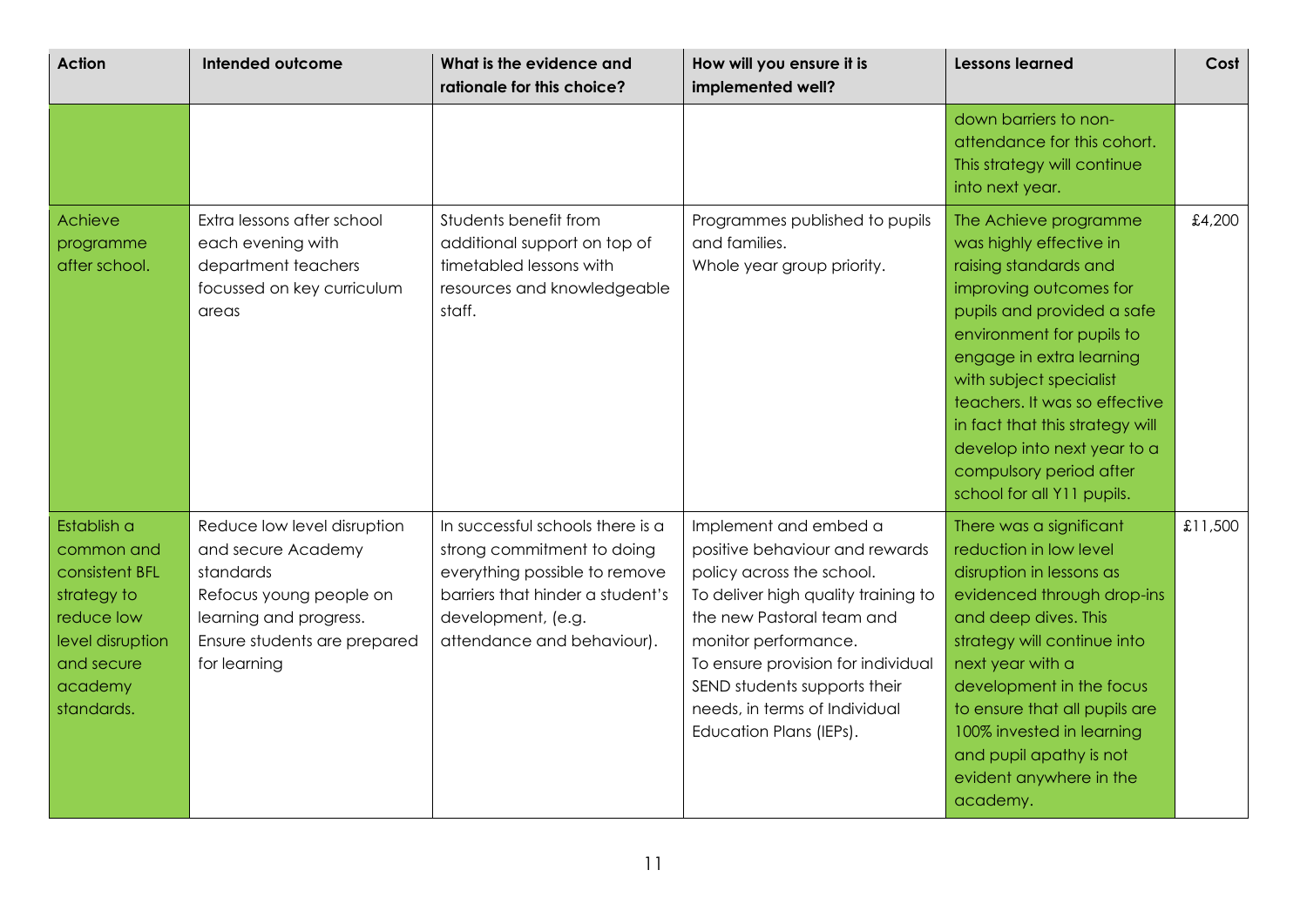| <b>Action</b>                                                                                                                     | Intended outcome                                                                                                                                                                | What is the evidence and<br>rationale for this choice?                                                                                                                                  | How will you ensure it is<br>implemented well?                                                                                                                                                                                                                    | <b>Lessons learned</b>                                                                                                                                                                                                                                                                                                                                          | Cost               |
|-----------------------------------------------------------------------------------------------------------------------------------|---------------------------------------------------------------------------------------------------------------------------------------------------------------------------------|-----------------------------------------------------------------------------------------------------------------------------------------------------------------------------------------|-------------------------------------------------------------------------------------------------------------------------------------------------------------------------------------------------------------------------------------------------------------------|-----------------------------------------------------------------------------------------------------------------------------------------------------------------------------------------------------------------------------------------------------------------------------------------------------------------------------------------------------------------|--------------------|
| <b>Vice Principal</b><br>recruited to<br>head Personal<br>Development,<br><b>Behaviour and</b><br>Welfare                         | Increase disadvantaged<br>attendance to be in line with<br>the national average of non-<br>disadvantaged students.                                                              | In successful schools there is a<br>strong commitment to doing<br>everything possible to remove<br>barriers that hinder a student's<br>development, (e.g.<br>attendance and behaviour). | Attendance figures and PA<br>figures will show impact                                                                                                                                                                                                             | The recruitment of a Vice<br>Principal was crucial to<br>ensure that behaviour and<br>welfare could be a key<br>focus. This allowed the<br>strategic overview of<br>initiative and routines. This<br>strategy will continue into<br>next year.                                                                                                                  | £30,000            |
| <b>Embed Hegarty</b><br>Maths into the<br>numeracy<br>curriculum and<br>use as effective<br>teaching tool<br>for home<br>learning | Improve pupils' confidence<br>with maths and enable them<br>to access quality teaching<br>and learning tool from<br>anywhere. Improve<br>submission rates of Maths<br>homework. | Home learning has been<br>shown to have a significant<br>impact on pupil outcomes                                                                                                       | Check of usage for the<br>academy compared to school<br>nationally half termly. Weekly<br>year group leader boards.                                                                                                                                               | <b>Hegarty Maths proved to</b><br>be a highly effective tool in<br>supporting teaching and<br>learning in the classroom at<br>home. This was especially<br>the case through lockdown.<br>Subscription will continue<br>into next year.                                                                                                                          | £1,250<br>$+ £500$ |
| Launch<br><b>GCSEPod</b><br>through the<br>academy.<br>Focus on<br>English,<br>Humanities,<br>Science                             | Access high quality video<br>clips in school and from<br>home, to improve learning.                                                                                             | Short revision video clips have<br>been shown to impact<br>positively on retention of<br>knowledge                                                                                      | Teachers will guide students to<br>the content that is most useful<br>for their specific examination<br>specification, and we<br>encourage students to speak to<br>their subject teachers about<br>GCSEPod and how best to use it<br>for revision in each subject | The potential impact of<br><b>GCSEPod was diminished</b><br>by the COVID-19<br>pandemic. This was<br>because there could be no<br>common re-launch to all<br>pupils in assembly and also<br>as launching Microsoft<br>Teams was a more<br>pertinent focus (as that was<br>the vehicle for all online live<br>lessons).<br>This will be re-visited next<br>year. | £3,823<br>$+ £500$ |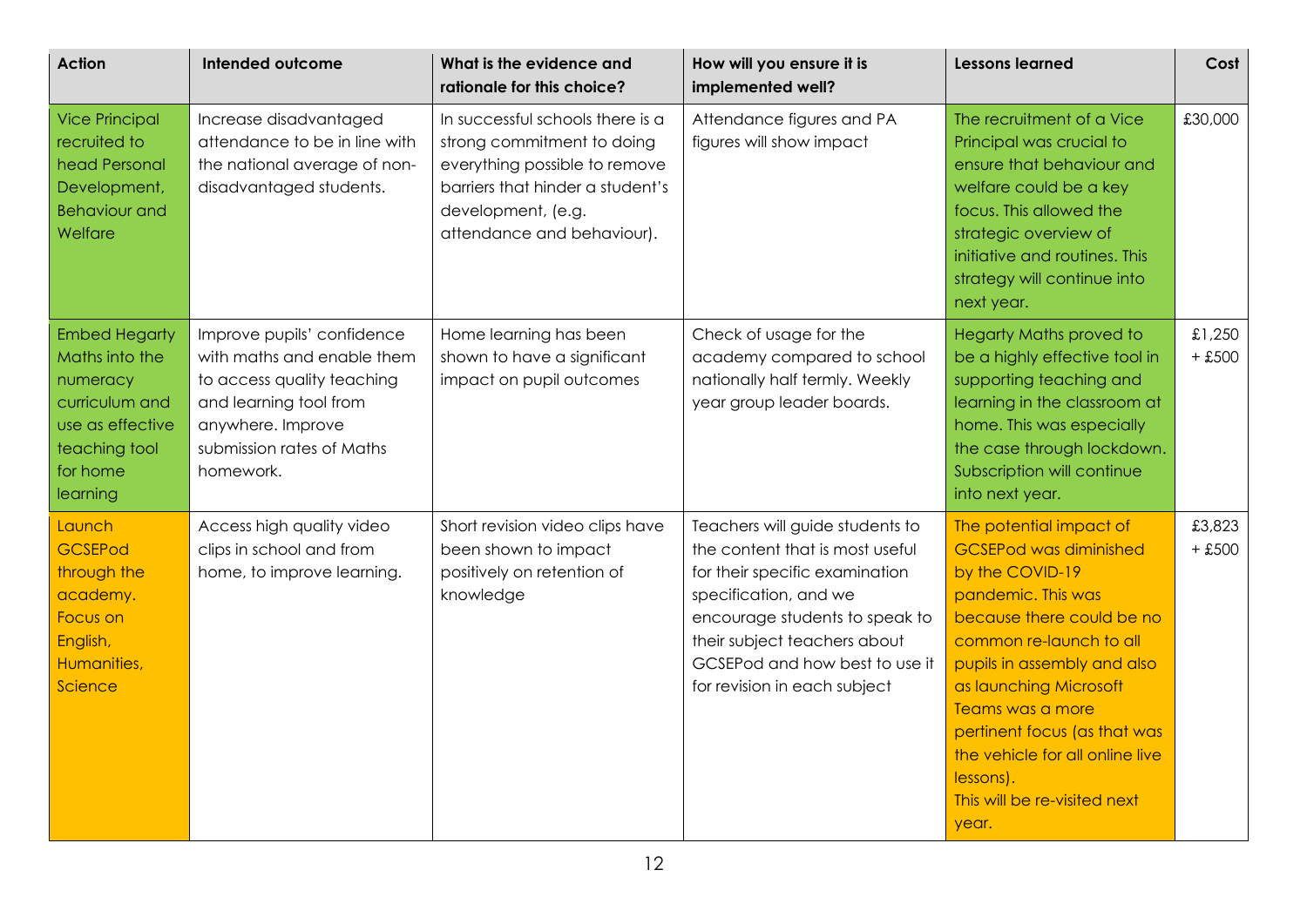# **3.2 - Targeted Support**

<span id="page-12-0"></span>

| <b>Action</b>      | Intended outcome                  | What is the evidence and        | How will you ensure it is           | <b>Lessons learned</b>         | Cost    |
|--------------------|-----------------------------------|---------------------------------|-------------------------------------|--------------------------------|---------|
|                    |                                   | rationale for this choice?      | implemented well?                   |                                |         |
| Improve literacy   | To improve literacy skills of     | Evidence from the EEF toolkit   | Leadership and delivery of          | Impact diminished by the       | £2,200  |
| and numeracy       | students so that they can         | shows that metacognition        | reading lessons, across all KS3     | COVID-19 pandemic and          |         |
| skills of students | access the curriculum.            | and self-regulation strategies  | classes, through the English        | the inability to share books   |         |
| in Key Stage 3     | To ensure students                | have high impact for low cost,  | curriculum.                         | between bubbles.               |         |
|                    | transitioning from Primary who    | plus oral language              | Reading tests on entry to support   | This strategy will be re-      |         |
|                    | are behind their peers catch      | interventions and reading       | teacher planning for                | launched next year with an     |         |
|                    | up quickly.                       | comprehension have              | differentiation.                    | even greater degree of         |         |
|                    | To promote a love of reading      | moderate impact on learning     | Choice of reading that engages      | success, especially as it fits |         |
|                    | All students are literate on      | for low cost. The OfSTED        | students of all groups/ages.        | hand-in-hand with other        |         |
|                    | leaving the Academy giving        | update report of 2014 showed    |                                     | academy priorities.            |         |
|                    | them the best opportunity to      | that the most successful        |                                     |                                |         |
|                    | succeed.                          | schools ensure that students    |                                     |                                |         |
|                    |                                   | catch up with the basics of     |                                     |                                |         |
|                    |                                   | literacy and numeracy.          |                                     |                                |         |
| Alternative        | Improved outcomes for             | Investing in these students     | These interventions will be         | Alternative provision from a   | £38,300 |
| provision in the   | students where there is a risk of | within a specialist offsite     | constantly reviewed to ensure       | third-party provider fell      |         |
| Academy            | significant underachievement      | external provision will give    | their continued effectiveness       | through mid-way through        |         |
|                    | Improve attendance of             | them the change of              | and modified, if necessary          | the year meaning that this     |         |
|                    | students and also their           | environment and alternative,    |                                     | action had limited impact      |         |
|                    | investment in learning.           | bespoke curriculum they need    |                                     | beyond our control.            |         |
|                    |                                   | short term to support them to   |                                     |                                |         |
|                    |                                   | make the best progress.         |                                     |                                |         |
| <b>Identify</b>    | To increase the percentage of     | NfER findings show that more    | Detailed tracking throughout KS4    | The RAP process was put on     | £2,300  |
| underperforming    | students achieving Basics at      | successful schools use data to  | of cross over and vulnerable        | hold through much of the       |         |
| pupils through     | Grade 4+, 5+ and 7+ in KS4.       | identify learning needs at      | group performance.                  | lockdown period meaning        |         |
| the RAP process    | To ensure students have the       | every opportunity. All students | Targeted interventions during       | that this had limited impact   |         |
| and target         | skills required to access all     | are required to achieve grade   | lesson, After School Achieve,       | compared with other years.     |         |
| interventions      | other areas of the curriculum     | 5+ in English and Maths or      | form time and holidays.             | Next year this will return to  |         |
|                    | and prepare them for life-long    | they will be required to re-sit | Provide study support materials     | normal. Usually this is one of |         |
|                    | learning                          | at Post 16. English and Maths   | at regular intervals prior to trial | the greatest impacts in the    |         |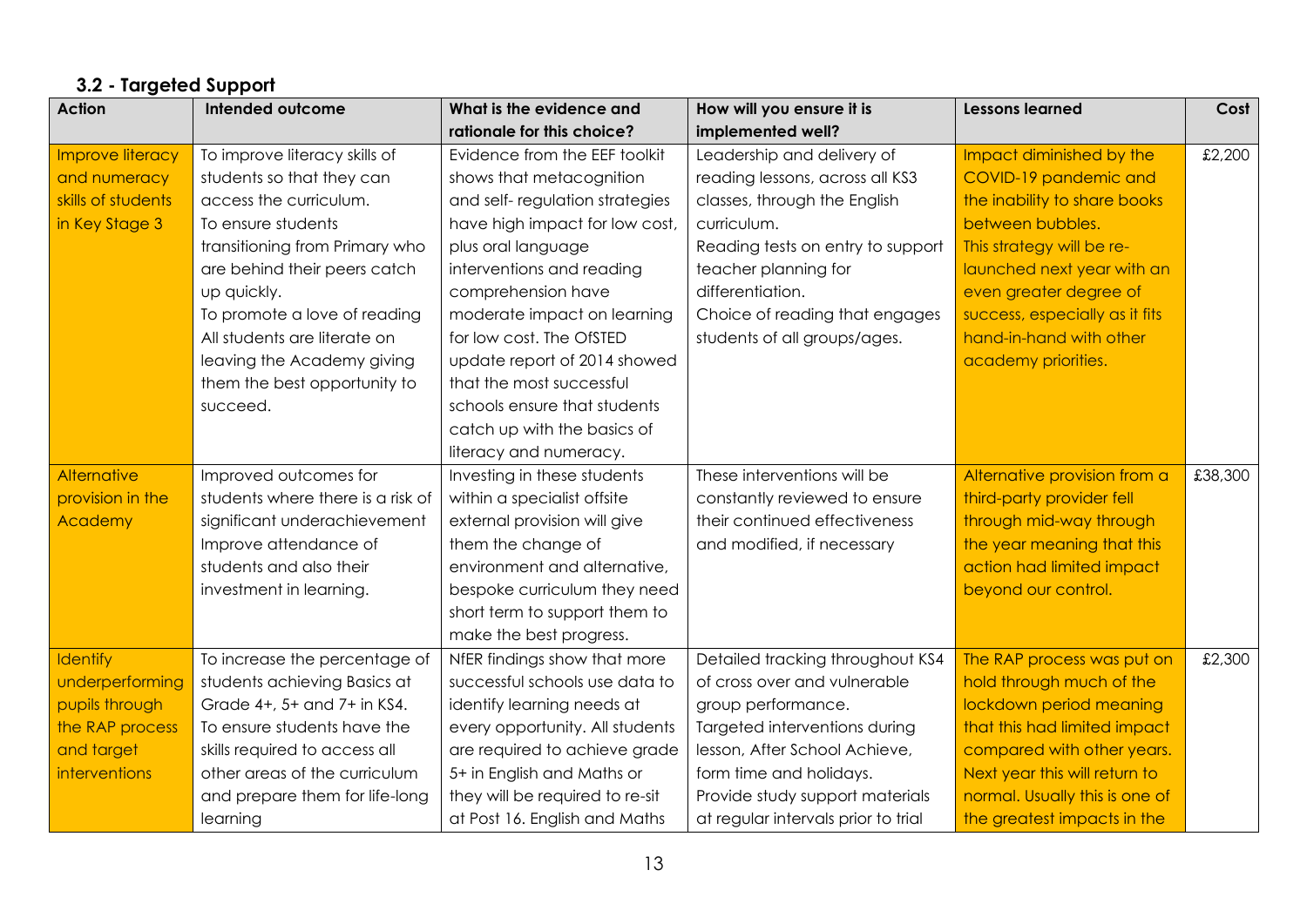| <b>Action</b>                                                                    | Intended outcome                                                                                                                                                                                                       | What is the evidence and                                                                                                                                                          | How will you ensure it is                                                                                                                                                                                                                                                                                                                                                                          | <b>Lessons learned</b>                                                                                                                                                                                                                                                                                                                                                                | Cost   |
|----------------------------------------------------------------------------------|------------------------------------------------------------------------------------------------------------------------------------------------------------------------------------------------------------------------|-----------------------------------------------------------------------------------------------------------------------------------------------------------------------------------|----------------------------------------------------------------------------------------------------------------------------------------------------------------------------------------------------------------------------------------------------------------------------------------------------------------------------------------------------------------------------------------------------|---------------------------------------------------------------------------------------------------------------------------------------------------------------------------------------------------------------------------------------------------------------------------------------------------------------------------------------------------------------------------------------|--------|
|                                                                                  |                                                                                                                                                                                                                        | rationale for this choice?                                                                                                                                                        | implemented well?                                                                                                                                                                                                                                                                                                                                                                                  |                                                                                                                                                                                                                                                                                                                                                                                       |        |
|                                                                                  | To increase parental<br>involvement in preparing<br>students for exams.                                                                                                                                                | skills give access to courses at<br>Post 16. Evidence indicates<br>those receiving good parental<br>support perform better.                                                       | examinations including use of<br>GCSE Mindset resources.<br>Regular support for<br>parents/carers at information<br>and parent evenings.                                                                                                                                                                                                                                                           | academy since its launch 3<br>years ago.                                                                                                                                                                                                                                                                                                                                              |        |
|                                                                                  |                                                                                                                                                                                                                        |                                                                                                                                                                                   | Live trials in core prior to trial<br>exams to build confidence.                                                                                                                                                                                                                                                                                                                                   |                                                                                                                                                                                                                                                                                                                                                                                       |        |
| <b>Track higher</b><br>prior attaining<br>students from<br><b>KS2 rigorously</b> | To ensure students access<br>higher grades across all<br>subject areas and know what<br>they need to do to improve.<br>To increase the Progress 8 and<br>Attainment 8 of higher ability<br>students across the school. | OfSTED update report of<br>findings across the country<br>shows a lack of support for<br>Key Stage 3 higher ability<br>students leading to<br>underperformance at Key<br>Stage 4. | Detailed tracking from Key Stage<br>3 of the performance of higher<br>ability students and subgroups<br>within this category e.g., High<br>Attaining Pupils (HAP) and PP;<br>HAP and SEND; HAP and boys.<br>Focus on challenge in the<br>classroom and use of assessment<br>objectives to focus students on<br>accessing the higher grades.<br>Raising aspiration agenda<br>through quality CEIAG. | <b>Higher attaining pupils</b><br>made good progress in the<br>2021-21 TAGs. The P8 figure<br>for HAPs was +0.16.<br>This work with higher<br>attaining students will<br>continue into next year. HA<br>PP students' P8 figure was<br>-0.54, so this will be a key<br>area of focus for next year.                                                                                    | £1,800 |
| Tutor time<br>programme and<br>ILP launch and<br>study skills<br>sessions        | To ensure that disadvantaged<br>students are provided with a<br>toolkit for successful learning<br>at Key Stage 4.<br>To support students' revision<br>and consolidation of learning.                                  | EEF toolkit shows that the<br>development of<br>metacognition and self-<br>regulation skills has a high<br>impact on learning for a low<br>cost.                                  | Empower independent learners<br>through the introduction of<br>Integrated Learning Portfolio (ILP)<br>with Y11. Focus on use of<br>knowledge organisers and self-<br>regulation of learning/revision.<br>Train staff on the effective use of<br>knowledge organisers at<br>October INSET day.                                                                                                      | For Y11 pupils the tutor time<br>was highly effective in<br>supporting core outcomes<br>as Maths and English<br>teachers were tutors of this<br>cohort. This enabled<br>disadvantaged pupils to<br>receive extra, quality, core,<br>input. The wider tutor<br>programme was key<br>around disadvantaged<br>pupils developing the<br>academy key drivers of<br>resilience, aspiration, | £3,600 |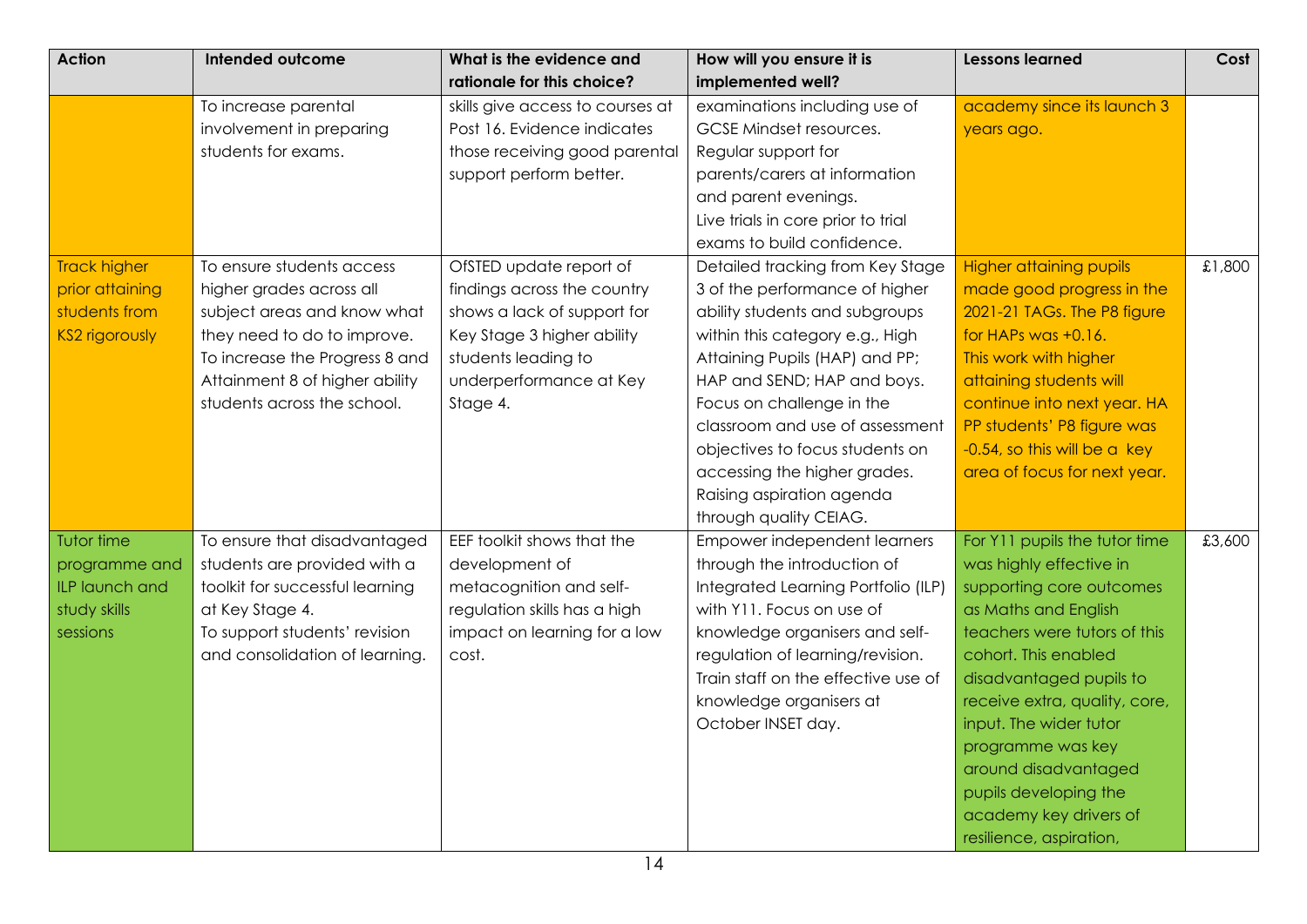| <b>Action</b>    | Intended outcome                | What is the evidence and         | How will you ensure it is     | <b>Lessons learned</b>         | Cost    |
|------------------|---------------------------------|----------------------------------|-------------------------------|--------------------------------|---------|
|                  |                                 | rationale for this choice?       | implemented well?             |                                |         |
|                  |                                 |                                  |                               | confidence, a sense of         |         |
|                  |                                 |                                  |                               | community and                  |         |
|                  |                                 |                                  |                               | responsibility through Vote    |         |
|                  |                                 |                                  |                               | for Schools and Character      |         |
|                  |                                 |                                  |                               | Education etc.                 |         |
| Provide free     | To ensure that disadvantaged    | Revision and learning            | Student voice.                | All disadvantaged pupils in    | £13,000 |
| revision guides  | students are provided with a    | materials to support revision    | Parent voice.                 | <b>KS4 received revision</b>   |         |
| for targeted     | toolkit for successful learning | form a significant part of pupil | Outcomes.                     | guides, which meant that       |         |
| students at KS4. | at Key Stage 4.                 | progress                         |                               | they were not                  |         |
|                  | To support students' revision   |                                  |                               | disadvantaged further for      |         |
|                  | and consolidation of learning.  |                                  |                               | financial reasons.             |         |
|                  |                                 |                                  |                               | This will continue next year.  |         |
| Subscribe to     | Foster a love of reading in     | The EEF suggests that            | Track usage of the programme. | We decided not to buy into     | £1,000  |
| and launch the   | pupils and raise reading ages   | strategies to boost              | Track reading ages over time. | the Accelerated Reader         |         |
| Accelerated      | and greater access to the       | disadvantaged pupils'            |                               | programme, but subscribed      |         |
| <b>Reader</b>    | curriculum.                     | reading comprehension could      |                               | to the NGRT tests instead.     |         |
| Programme        |                                 | have a positive impact on        |                               | This will be the same for next |         |
|                  |                                 | their achievement in all         |                               | year as the NGRT tests have    |         |
|                  |                                 | subjects.                        |                               | proved to be a success in      |         |
|                  |                                 |                                  |                               | terms of assessing students,   |         |
|                  |                                 |                                  |                               | informing interventions and    |         |
|                  |                                 |                                  |                               | incresaing reading ages of     |         |
|                  |                                 |                                  |                               | pupils.                        |         |

# <span id="page-14-0"></span>**3.3 - Other Approaches**

| <b>Action</b>    | Intended outcome   | What is the evidence and<br>rationale for this choice? | How will you ensure it is implemented well? | Lessons learned            | Cost    |
|------------------|--------------------|--------------------------------------------------------|---------------------------------------------|----------------------------|---------|
| Secure an        | To improve         | The DfE published one of                               | Tracking of attendance across the           | The attendance and         | £41,000 |
| <b>effective</b> | attendance across  | the most effective ways to                             | Academy.                                    | punctuality policy was     |         |
| attendance and   | the Academy with a | improve achievement is                                 |                                             | effective, however, it was |         |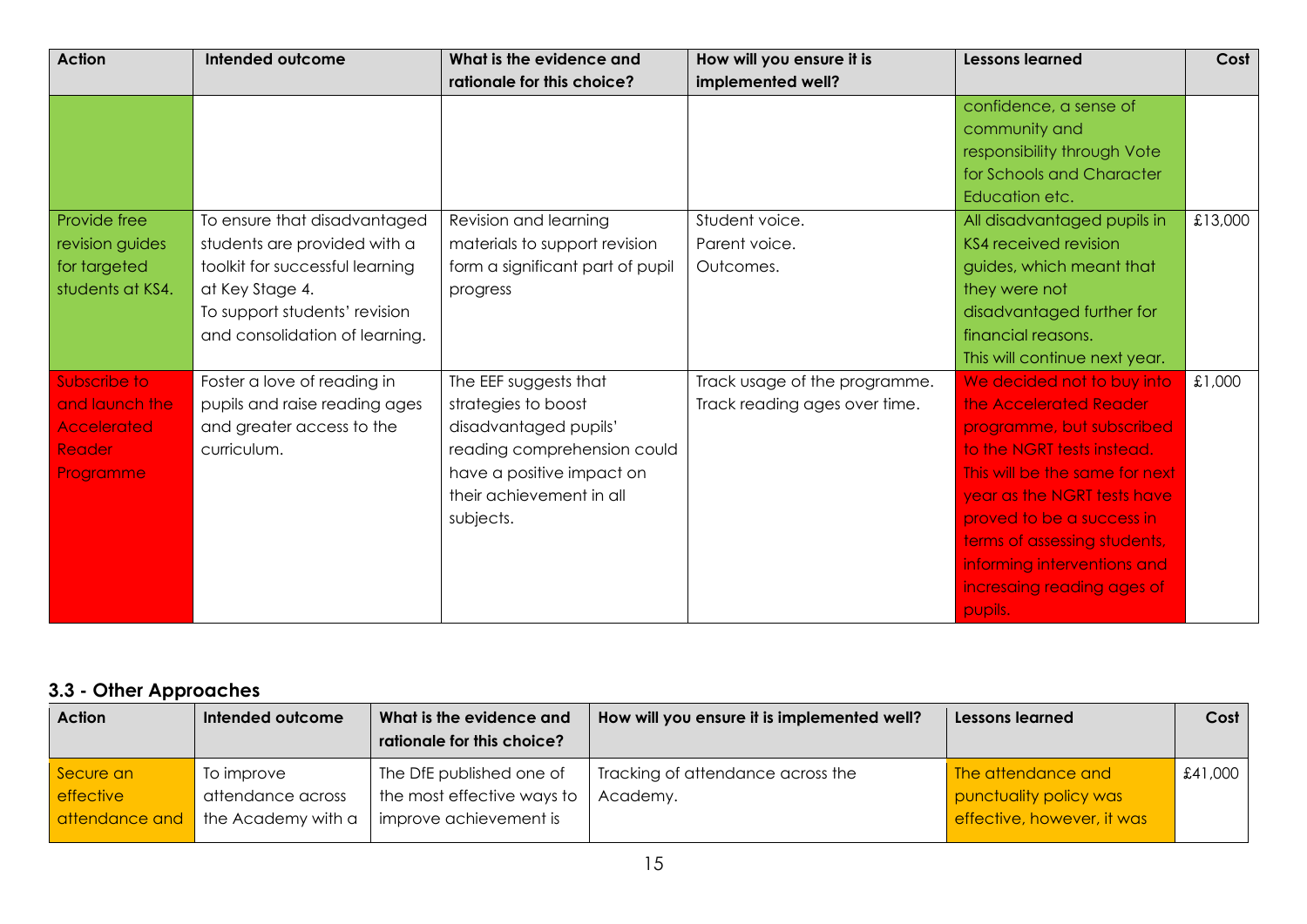| <b>Action</b>                                                                                                                                                           | Intended outcome                                                                                                            | What is the evidence and<br>rationale for this choice?                                                                                                                         | How will you ensure it is implemented well?                                                                                                                                                                                                                                                                                                                                                                                                                                        | <b>Lessons learned</b>                                                                                                                                                                                                                                                                                                                                                       | Cost    |
|-------------------------------------------------------------------------------------------------------------------------------------------------------------------------|-----------------------------------------------------------------------------------------------------------------------------|--------------------------------------------------------------------------------------------------------------------------------------------------------------------------------|------------------------------------------------------------------------------------------------------------------------------------------------------------------------------------------------------------------------------------------------------------------------------------------------------------------------------------------------------------------------------------------------------------------------------------------------------------------------------------|------------------------------------------------------------------------------------------------------------------------------------------------------------------------------------------------------------------------------------------------------------------------------------------------------------------------------------------------------------------------------|---------|
| punctuality<br>policy in place                                                                                                                                          | focus on PP and<br>SEND students. To<br>ensure that students<br>are present to<br>enable them to<br>learn.                  | by improving attendance.<br>Even the best teachers<br>struggle to raise<br>attainment of students<br>who are regularly absent.                                                 | Pro-active flexible action plan and early<br>intervention to target groups of students who<br>are below national attendance or dips.<br>Focus on reducing PA to below national.<br>Link attendance to rewards and<br>celebrations, giving it a high profile.<br>Regular contact with parents, use of key<br>workers, CAMHS, safeguarding lead.                                                                                                                                     | not implemented as<br>effectively as it could have<br>been due to staffing issues<br>in the attendance team<br>through the COVID-19<br>pandemic.<br>This strategy will continue<br>into next year, where its<br>effectiveness will be closely<br>monitored.<br>This remains a key priority for<br>the pandemic.                                                              |         |
| <b>Monitor</b><br>attendance and<br>follow up quickly<br>on truancies. First<br>day response<br>provision by<br>personal<br>contact rather<br>than automatic<br>for PP. | Increased<br>attendance rates for<br>students eligible for<br>PP and FSM.<br>Reduced PA rates<br>for PP and FSM<br>students | Attainment for children<br>cannot be improved if<br>they aren't attending<br>school. NfER briefing for<br>school leaders identifies<br>addressing attendance as<br>a key step. | Communication between attendance<br>officer, safeguarding and pastoral staff<br>about absence issues. Same day calls about<br>attendance progress for target students and<br>reduced timetable integration programme<br>to ensure students attend on a regular basis,<br>building to full timetable. Letters about<br>attendance to parents/guardians. Visit PA<br>students at home to discuss attendance with<br>parents/guardian and explore barriers and<br>possible solutions. | The close monitoring of<br>attendance and<br>punctuality was not<br>implemented as effectively<br>as it could have been due<br>to staffing issues in the<br>attendance team through<br>the COVID-19 pandemic.<br>This strategy will continue<br>into next year, where its<br>effectiveness will be closely<br>monitored.<br>This remains a key priority for<br>the pandemic. | £41,000 |
| Reward students<br>who improve<br>their attendance                                                                                                                      | Increased<br>attendance rates for<br>students eligible for<br>PP and FSM.<br>Reduced PA rates                               | Students will benefit for<br>having good attendance.                                                                                                                           | Analyse the attendance figures to verify<br>impact.                                                                                                                                                                                                                                                                                                                                                                                                                                | Rewards proved to be a<br>great success through the<br>2020-21 year and pupils<br>earned vouchers to spend,<br>cinema events, ice-cream                                                                                                                                                                                                                                      | £3,600  |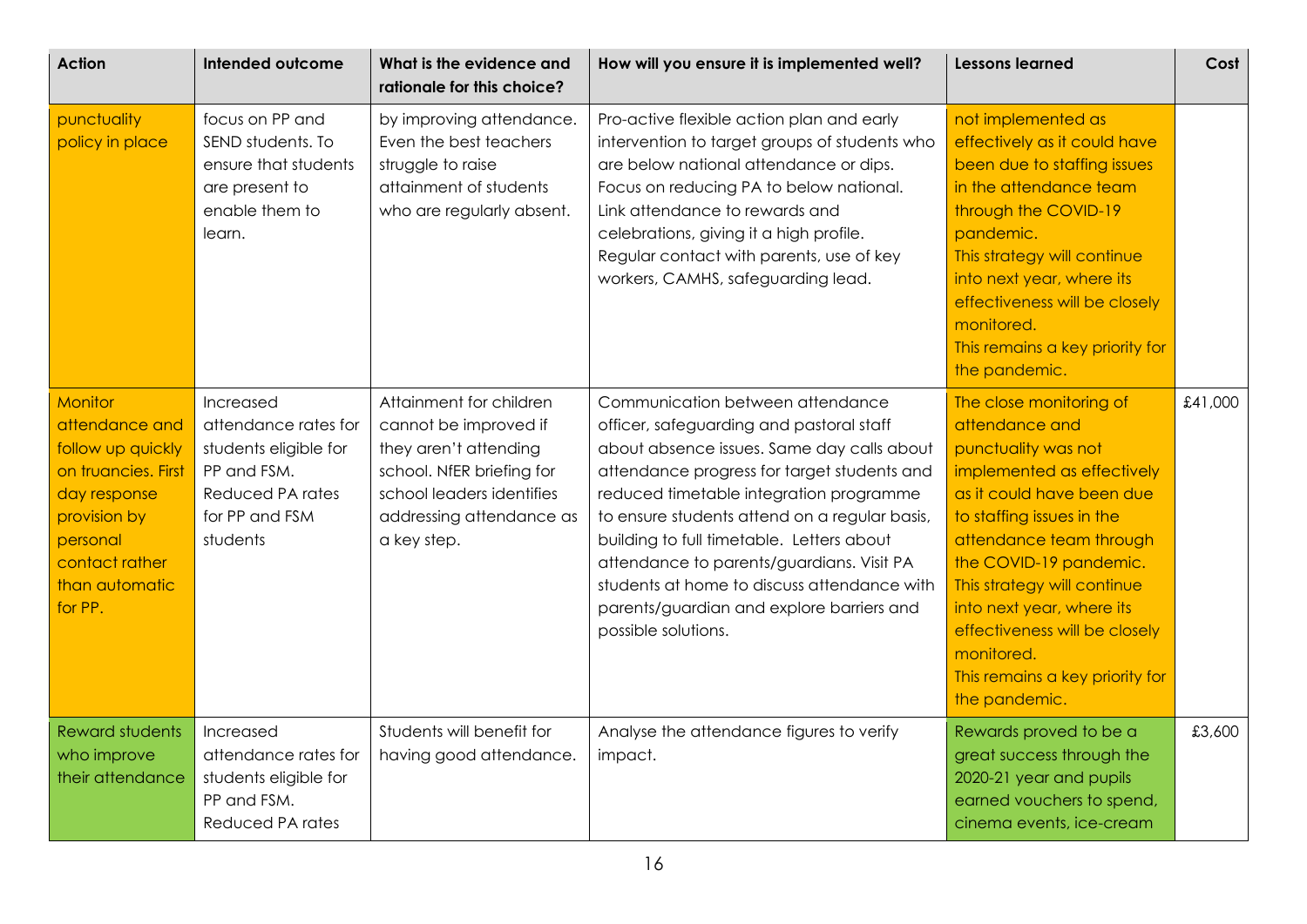| <b>Action</b>                                                                                | <b>Intended outcome</b>                                                                                                                                                                                                                                        | What is the evidence and<br>rationale for this choice?                                                                                                                                                                                   | How will you ensure it is implemented well?                                                                                                                                                                                                                                                                                                                                                  | <b>Lessons learned</b>                                                                                                                                                                                                                                                                                                                                                                              | Cost   |
|----------------------------------------------------------------------------------------------|----------------------------------------------------------------------------------------------------------------------------------------------------------------------------------------------------------------------------------------------------------------|------------------------------------------------------------------------------------------------------------------------------------------------------------------------------------------------------------------------------------------|----------------------------------------------------------------------------------------------------------------------------------------------------------------------------------------------------------------------------------------------------------------------------------------------------------------------------------------------------------------------------------------------|-----------------------------------------------------------------------------------------------------------------------------------------------------------------------------------------------------------------------------------------------------------------------------------------------------------------------------------------------------------------------------------------------------|--------|
|                                                                                              | for PP and FSM<br>students                                                                                                                                                                                                                                     |                                                                                                                                                                                                                                          |                                                                                                                                                                                                                                                                                                                                                                                              | van, pizza, etc. for<br>attendance, punctuality,<br>investment in learning etc.<br>This will continue into next<br>year. It is important that<br>pupils are rewarded and<br>that disadvantaged pupils<br>particularly experience<br>success and the rewards for<br>hard work.                                                                                                                       |        |
| Show My<br>Homework<br>license<br>purchased and<br>launched                                  | Show My Homework<br>is aimed to improve<br>the quality of<br>homework set and<br>increase submission<br>rates. This will ensure<br>that homework has<br>a positive impact on<br>learning. Pupils will<br>also improve their<br>independent<br>learning skills. | The system will improve<br>parental engagement,<br>make feedback easier to<br>give to pupils and improve<br>and increase homework<br>set. All of these are shown<br>to have a moderate<br>impact on learning by the<br>EEF for low cost. | Students will be set homework in line with the<br>school policy. Show My Homework allows<br>leaders to quickly quality assure how staff<br>follow the policy and the quality of work set.<br>Improved homework completion will lead to<br>increased reward points.<br>Reports are also available to leaders<br>including the completion rate of groups of<br>students, such as disadvantaged | Show My Homework, or<br>Satchel One as became<br>known, was effectively used<br>through the year, especially<br>through lockdowns, to<br>ensure that all pupils and<br>parents were fully aware of<br>what homework was set<br>and what the expectations<br>were.<br>This strategy will continue<br>into next year and will even<br>expand as restrictions are<br>lifted following the<br>pandemic. | £7,500 |
| Personalised<br>support and<br>mentoring for<br>each PA eligible<br>for PP via<br>attendance | Increased<br>attendance rates for<br>students eligible for<br>PP and FSM.<br>Reduced PA rates                                                                                                                                                                  | Attainment for children<br>cannot be improved if<br>they aren't attending<br>school. NfER briefing for<br>school leaders identifies                                                                                                      | Tracking of attendance across the<br>Academy. Communication between<br>attendance officer, safeguarding and<br>pastoral staff about absence issues.<br>Form tutors track attendance weekly.                                                                                                                                                                                                  | The remote nature of<br>lockdown limited the<br>effectiveness of this<br>approach; however, every<br>effort was made to<br>maximise its effectiveness.                                                                                                                                                                                                                                              | £4,000 |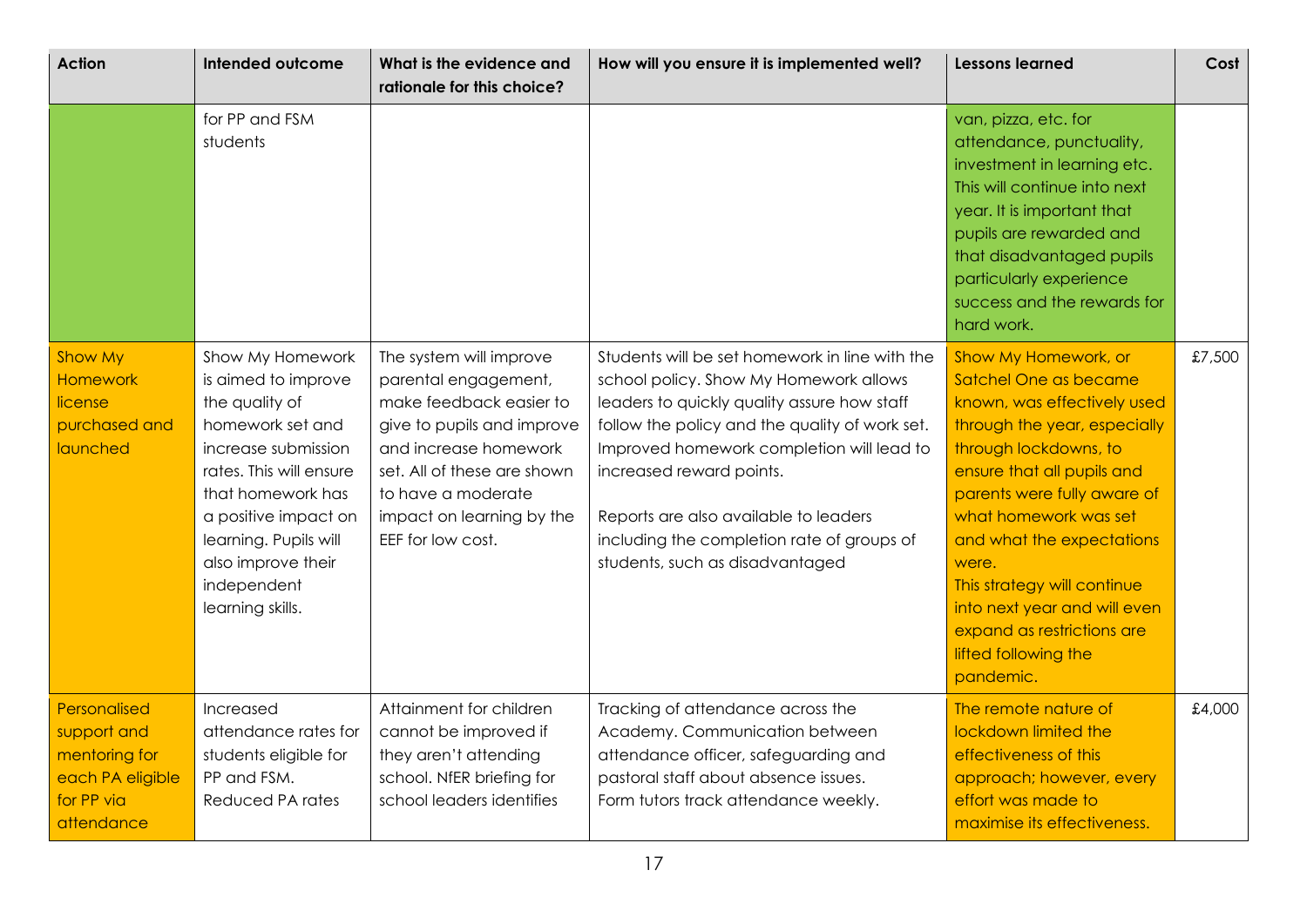| <b>Action</b>                                                                                    | <b>Intended outcome</b>                                                        | What is the evidence and<br>rationale for this choice?                                                         | How will you ensure it is implemented well?                                                                                                                                                                                                                                                                                                                             | <b>Lessons learned</b>                                                                                                                                                                                                                                                                                                                                                                                                                           | Cost   |
|--------------------------------------------------------------------------------------------------|--------------------------------------------------------------------------------|----------------------------------------------------------------------------------------------------------------|-------------------------------------------------------------------------------------------------------------------------------------------------------------------------------------------------------------------------------------------------------------------------------------------------------------------------------------------------------------------------|--------------------------------------------------------------------------------------------------------------------------------------------------------------------------------------------------------------------------------------------------------------------------------------------------------------------------------------------------------------------------------------------------------------------------------------------------|--------|
| support, tutors,<br>student welfare<br>manager.                                                  | for PP and FSM<br>students                                                     | addressing attendance as<br>a key step.                                                                        |                                                                                                                                                                                                                                                                                                                                                                         | Regular phone calls were<br>made to pupils to ensure<br>that they had regular<br>contact with the academy,<br>but to fully benefit from this<br>action, COVID restrictions<br>must be lifted.<br>Attendance remains a key<br>priority moving forwards<br>and this will continue next<br>year.                                                                                                                                                    |        |
| Promote<br>opportunities for<br>students through<br>local business<br>links and<br>universities. | To raise aspiration<br>and participation of<br>students across the<br>Academy. | Research shows that a low<br>proportion of<br>disadvantaged students<br>access higher ranking<br>universities. | Links to outside agencies to deliver high<br>quality CEIAG provision to all year groups<br>with the aim of providing at least 4 high<br>quality interactions per student in their school<br>career. Targeted high-quality careers<br>interviews for Y11.<br>Disadvantaged students exposed to<br>employers from different sectors, also<br>university visits and talks. | Strong links built over time<br>with local businesss, the<br>Maltby Academy Alumni,<br>The University of Sheffield,<br><b>Sheffield Hallam University</b><br>and HEPP were not<br>maximised this year<br>because of the COVID-19<br>pandemic, which meant<br>that visitors could not come<br>in to work with pupils and<br>pupils could not visit<br>workplaces, colleges or<br>universities.<br>Next year this strategy will<br>be re-launched. | £7,800 |
| <b>Votes For</b><br>Schools<br>launched and<br>delivered                                         | Improved<br>engagement in<br>current affairs to<br>raise awareness of          | The EEF cite<br>Metacognition and Self-<br>regulation as high impact                                           | QA through the tutor programme and Life<br>Skills part of the curriculum                                                                                                                                                                                                                                                                                                | <b>Votes for Schools was</b><br>successfully launched and<br>implemented which was<br>highly impactful for                                                                                                                                                                                                                                                                                                                                       | £1,800 |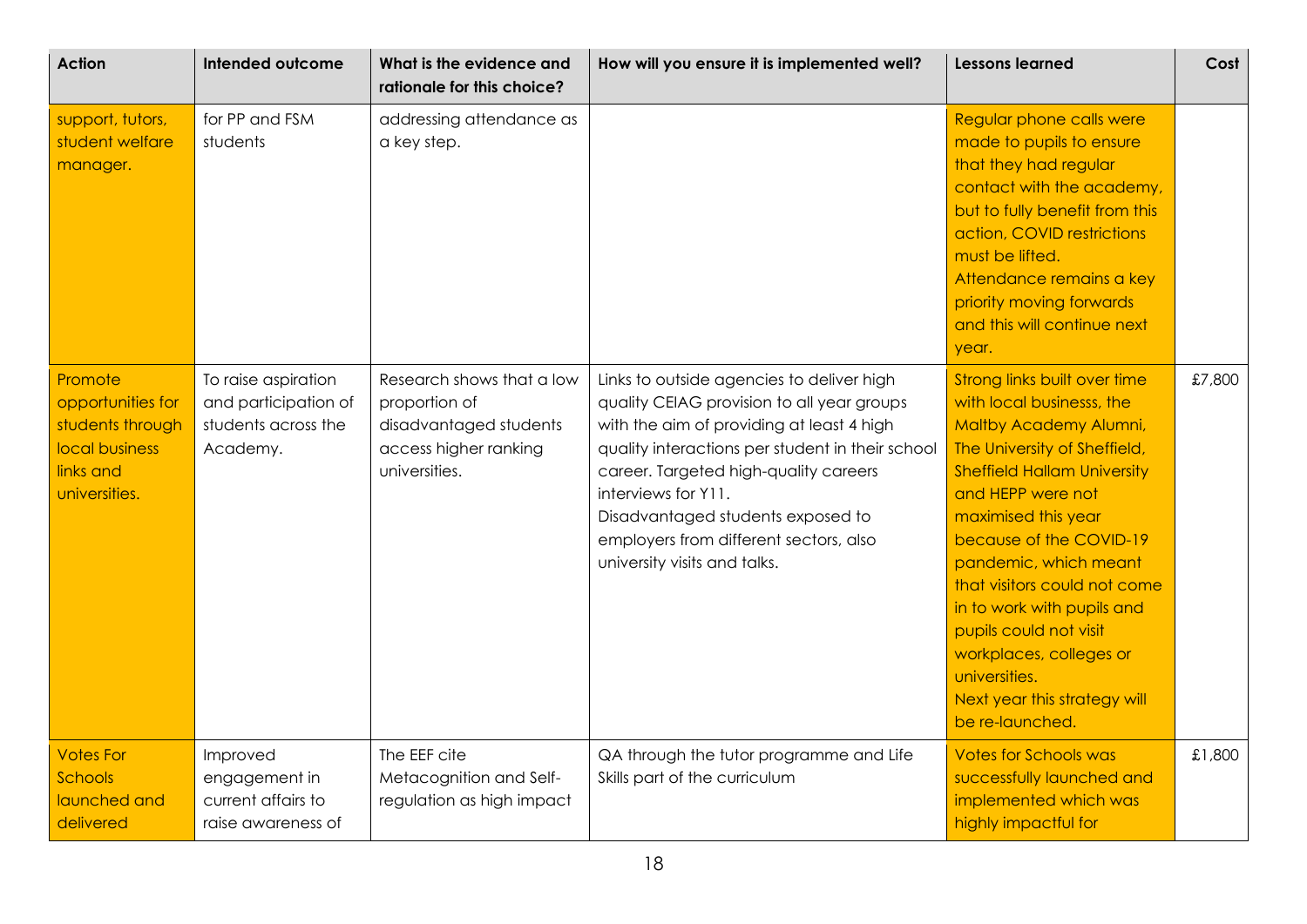| <b>Action</b>                                                                                            | <b>Intended outcome</b>                                                                                                                              | What is the evidence and<br>rationale for this choice?                                                                                                                                                                                     | How will you ensure it is implemented well?                                                                                                                                                            | <b>Lessons learned</b>                                                                                                                                                                                                                                                                             | Cost   |
|----------------------------------------------------------------------------------------------------------|------------------------------------------------------------------------------------------------------------------------------------------------------|--------------------------------------------------------------------------------------------------------------------------------------------------------------------------------------------------------------------------------------------|--------------------------------------------------------------------------------------------------------------------------------------------------------------------------------------------------------|----------------------------------------------------------------------------------------------------------------------------------------------------------------------------------------------------------------------------------------------------------------------------------------------------|--------|
| through the tutor<br>time and Life<br><b>Skills</b><br>programmes.                                       | the wider world.<br>Increase<br>opportunities to<br>develop Oracy.                                                                                   | initiatives with relatively<br>low associated costs.                                                                                                                                                                                       |                                                                                                                                                                                                        | disadvantaged pupils (as<br>was intended).<br>This strategy will continue<br>and develop net year.                                                                                                                                                                                                 |        |
| All pupils to visit<br>a university as<br>part of the<br>raising<br><i>aspirations</i><br>agenda in Year | Raise aspirations of<br>pupils to realise that<br>university can be<br>accessible to them<br>and introduce them<br>to the world outside<br>of Maltby | Research shows that a low<br>proportion of<br>disadvantaged students<br>access further education<br>and this is especially low in<br>the Maltby area<br>historically with POLAR3<br>and POLAR4 values in the<br>lowest quintile nationally | Pupil voice following trips.<br>Careers interviews.<br>Parent Voice.                                                                                                                                   | The COVID-19 systems of<br>controls meant that<br>academy visits of all kinds<br>were suspended. As the<br>restrictions eases this will be<br>a key action for the next<br>academic year.                                                                                                          | £6,500 |
| All HAP PP pupils<br>to visit a Russel<br>group university                                               | To raise aspiration<br>and participation of<br>students across the<br>Academy.                                                                       | Research shows that a low<br>proportion of<br>disadvantaged students<br>access higher ranking<br>universities.                                                                                                                             | Ensure we meet the Gatsby benchmarks<br>with all pupils.                                                                                                                                               | The COVID-19 systems of<br>controls meant that<br>academy visits of all kinds<br>were suspended. As the<br>restrictions eases this will be<br>a key action for the next<br>academic year.                                                                                                          | £4,000 |
| Wake up calls                                                                                            | A key group of PP<br>pupils improve<br>attendance and<br>punctuality                                                                                 | The EEF cite parental<br>engagement as one of<br>the most powerful and<br>impactful strategies for low<br>cost                                                                                                                             | Targeted to a small group of vulnerable<br>pupils. Wake-up phone calls made on a<br>morning being very positive, saying we are<br>looking forward to seeing them and<br>welcome them into the academy. | Wake up calls were not as<br>effective as they could<br>have been as there were<br>severe staffing issues in the<br>attendance team through<br>the COVID-19 pandemic.<br>Additionally, through<br>lockdown there was a<br>greater need around<br>welfare calls to maintain<br>regular contact with | £5,600 |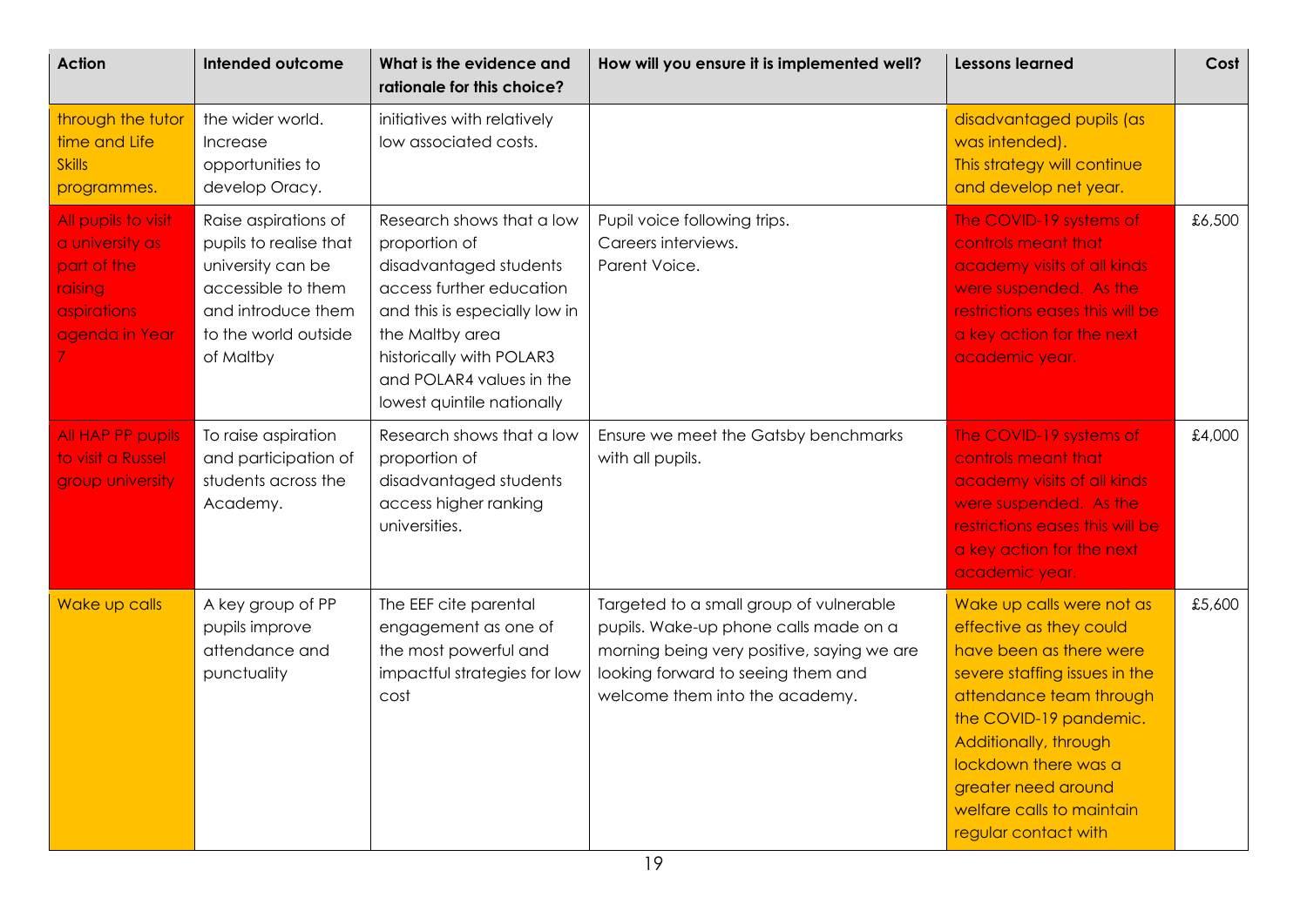| <b>Action</b>                                                                                                                  | Intended outcome                                                                                                      | What is the evidence and<br>rationale for this choice?                                                                                                                                    | How will you ensure it is implemented well?                                                                                                                                                            | <b>Lessons learned</b>                                                                                                                                                                                                                                                                                                                       | Cost   |
|--------------------------------------------------------------------------------------------------------------------------------|-----------------------------------------------------------------------------------------------------------------------|-------------------------------------------------------------------------------------------------------------------------------------------------------------------------------------------|--------------------------------------------------------------------------------------------------------------------------------------------------------------------------------------------------------|----------------------------------------------------------------------------------------------------------------------------------------------------------------------------------------------------------------------------------------------------------------------------------------------------------------------------------------------|--------|
|                                                                                                                                |                                                                                                                       |                                                                                                                                                                                           |                                                                                                                                                                                                        | vulnerable students to<br>ensure they were engaging<br>with Microsoft teams and to<br>check on their welfare. The<br>nature of calls thus shifted<br>somewhat through<br>lockdown.<br>This strategy will continue<br>into next year as driving up<br>academy attendance will<br>be a key focus.                                              |        |
| <b>Rise-and-Read</b><br>programme:<br>pupils below<br>chronological<br>reading age<br>read on a<br>morning (with<br>breakfast) | Pupils raise their<br>reading age,<br>become more<br>confident readers<br>and eat breakfast in<br>a safe environment. | Research shows raising the<br>literacy skills of pupils<br>results in improved<br>outcomes. Also, students<br>from low-income families<br>perform better when<br>provided with breakfast. | Pupils identified and attending. Contact<br>made with pupils who have poor<br>attendance at Rise-and-Read.<br>Student voice.<br>Parent voice.                                                          | <b>Reading interventions</b><br>before school for specific,<br>small groups of<br>disadvantaged pupils was<br>effective in raising the<br>reading ages and<br>confidence of pupils. This<br>was also a safe place with<br>breakfast provided for<br>welfare, but also to improve<br>attendance.<br>This strategy will continue<br>next year. | £3,500 |
| Renew the<br>subscription<br>online Parents'<br>Evening booking<br>system                                                      | Increase parental<br>engagement,<br>increasing the<br>proportion of parents<br>attending parents'<br>evenings.        | Launched last year we<br>saw a 15% increase in the<br>number of parents<br>attending through online<br>bookings                                                                           | Rolled out to all staff early with training for<br>staff. Information sent out to parents. Staff in<br>school available to book appointments for<br>parents where there is a lack of online<br>access. | The parents' evening<br>booking system meant that<br>remote parents' evenings<br>could take place through<br>the COVID-19 pandemic<br>without bringing families on-<br>site. This was an essential                                                                                                                                           | £849   |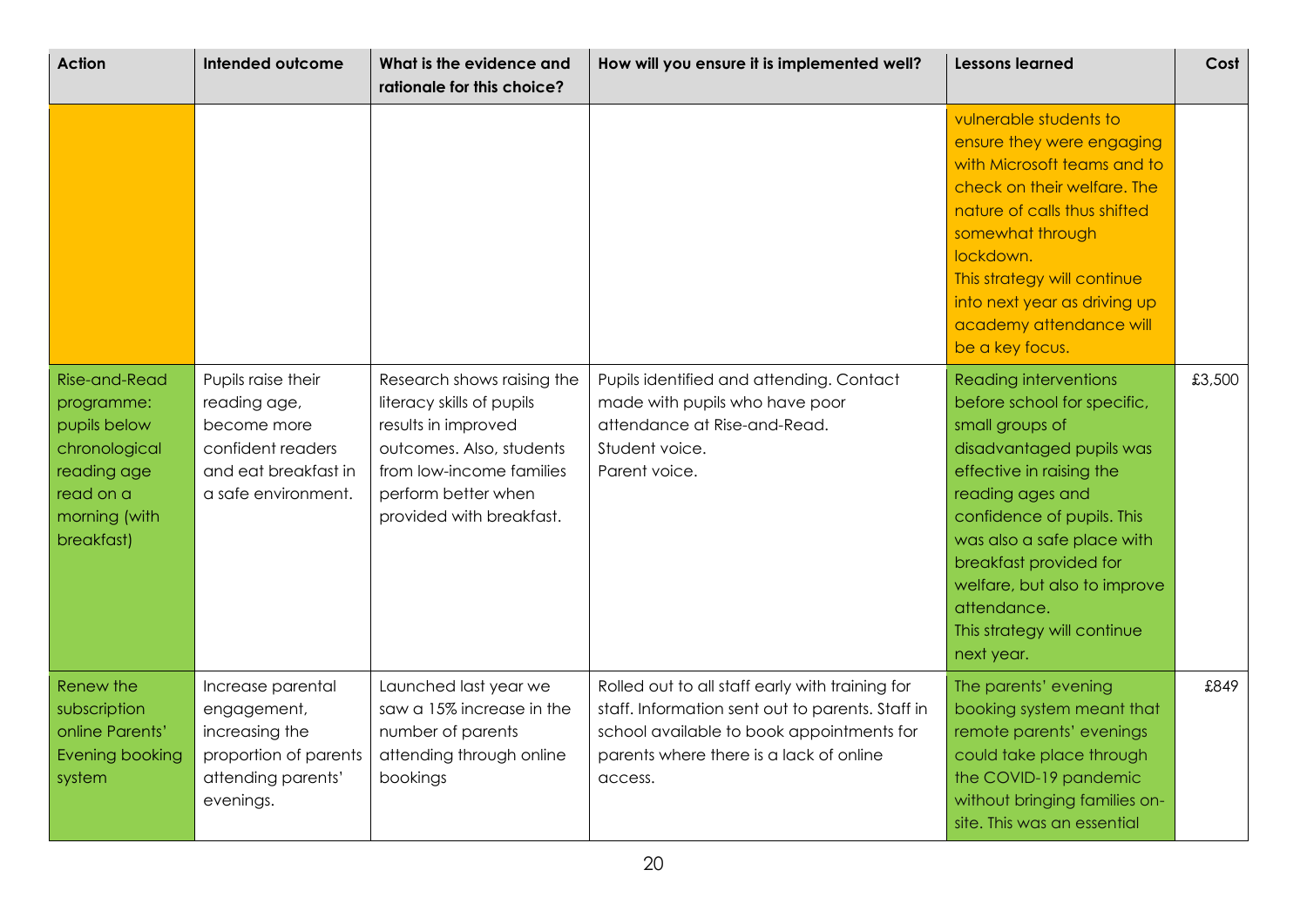| <b>Action</b>                                                             | <b>Intended outcome</b>                                                                           | What is the evidence and<br>rationale for this choice?                                                                                                                                              | How will you ensure it is implemented well?                                                               | <b>Lessons learned</b>                                                                                                                                                                                                                                                                                                                                                                                | Cost   |
|---------------------------------------------------------------------------|---------------------------------------------------------------------------------------------------|-----------------------------------------------------------------------------------------------------------------------------------------------------------------------------------------------------|-----------------------------------------------------------------------------------------------------------|-------------------------------------------------------------------------------------------------------------------------------------------------------------------------------------------------------------------------------------------------------------------------------------------------------------------------------------------------------------------------------------------------------|--------|
|                                                                           |                                                                                                   |                                                                                                                                                                                                     |                                                                                                           | action and will remain a<br>priority next year.                                                                                                                                                                                                                                                                                                                                                       |        |
| Parents' evening<br>appointments of<br>disadvantaged<br>pupils made first | Increase parental<br>engagement in<br>parents' evenings                                           | To empower parents to be<br>actively involved in their<br>child's education.                                                                                                                        | Track parent evening attendance.<br>Higher parental attendance for parents'<br>evenings.<br>Parent voice. | 70% of parents engaged<br>with parents' evening<br>online across the year, in<br>the context of the global<br>pandemic. We will continue<br>in our strive to engage<br>more and more parents<br>next year.                                                                                                                                                                                            | £1,600 |
| Maltby<br>Academy<br>Alumni set up<br>and maintained                      | to work with former<br>pupils to motivate<br>and engage with<br>pupils, raising<br>aspirations    | Raising the aspirations of<br>pupils with low aspiration<br>can make the difference<br>to life chances and open<br>doors to good<br>apprenticeships, college<br>courses universities and<br>careers | Ensure that all pupils can benefit from the<br>former pupils who willingly engage with them               | The COVID-19 systems of<br>controls meat that external<br>visitors were only allowed<br>on site in exceptional<br>circumstances, meaning<br>that the intended impact of<br>raising aspirations through<br>the input of former pupils<br>was greatly reduced. The<br>academy does now have<br>an extensive alumni<br>network that will be able to<br>work with pupils at the<br>academy going forward. | £2500  |
| Homework club<br>staffed for an<br>hour each day<br>after school          | Pupils have a safe<br>and supportive<br>environment with the<br>resources necessary<br>to succeed | Many pupils do not have<br>conducive environments<br>or the facilities at home<br>and support                                                                                                       | Opportunities advertised well with parents.<br>Pupils with behaviour logs for homework told<br>to attend. | The COVID - 19 systems of<br>control in the academy,<br>specifically year group<br>bubbles meant that the<br>impact of this action was<br>impacted. Staffing levels                                                                                                                                                                                                                                   | £7,000 |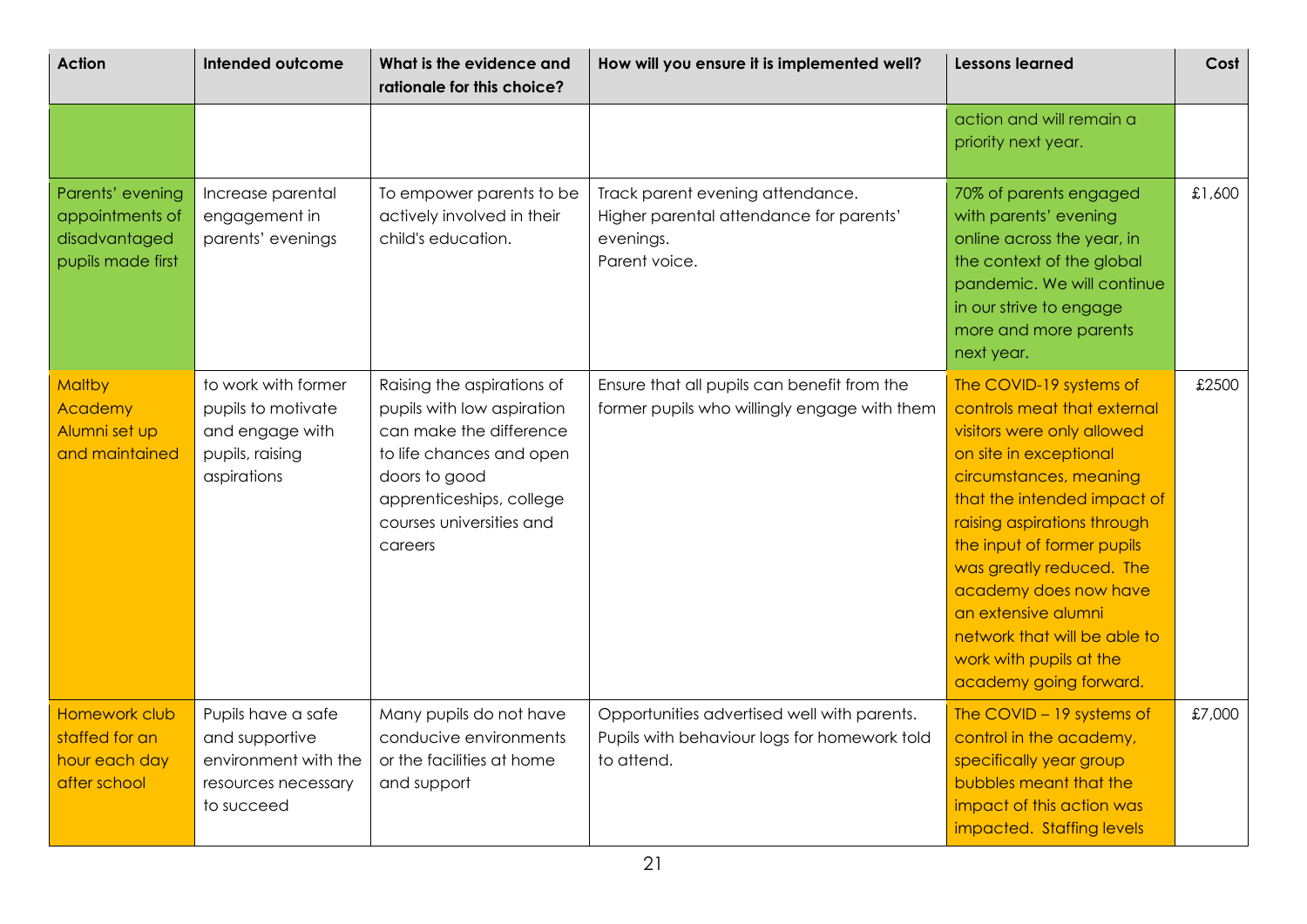| <b>Action</b>                                                                                             | <b>Intended outcome</b>                                                                                       | What is the evidence and<br>rationale for this choice?                                                                                                    | How will you ensure it is implemented well?                                                          | <b>Lessons learned</b>                                                                                                                                                                                                                                                                                                                 | Cost    |
|-----------------------------------------------------------------------------------------------------------|---------------------------------------------------------------------------------------------------------------|-----------------------------------------------------------------------------------------------------------------------------------------------------------|------------------------------------------------------------------------------------------------------|----------------------------------------------------------------------------------------------------------------------------------------------------------------------------------------------------------------------------------------------------------------------------------------------------------------------------------------|---------|
|                                                                                                           |                                                                                                               |                                                                                                                                                           |                                                                                                      | did not allow for bubble<br>specific homework clubs<br>and therefore the impact<br>was limited to Year 7. A<br>more targeted approach to<br>ensure that the students<br>with the most need attend<br>this club is also needed in<br>the future.                                                                                        |         |
| <b>Pupils performing</b><br>at a high-level sit<br>Mensa IQ tests<br>and membership<br>paid if successful | Raise the aspirations<br>of high ability<br>disadvantaged<br>students                                         | Raising the aspirations of<br>pupils with low aspiration<br>can make the difference<br>to life chances and open<br>doors to Russell group<br>universities | Selective process to make sure all HAP pupils<br>performing at a high-level have the<br>opportunity. | This was difficult to<br>implement due to the<br>constraints imposed by the<br>COVID-19 pandemic. The<br>systems of control in the<br>academy, primarily defined<br>pupil bubbles and removal<br>of formal exams, led the<br>academy to suspend this<br>action until the relaxation of<br>COVID rules would make it<br>more practical. | £2,200  |
| <b>Internal Exclusion</b><br>Manager<br>appointed to run<br>the IE unit                                   | To raise the standard<br>of provision for pupils<br>not in class for<br>lessons through<br>internal exclusion | We strive to ensure<br>students are learning,<br>even when removed from<br>lessons and want them to<br>have access to<br>appropriate work.                | QA of IE Provision.<br>Student voice.<br>Staff voice.                                                | <b>Internal Exclusion Manager</b><br>appointment allowed for a<br>more effective provision for<br>pupils who were removed<br>from classes due to<br>behaviour issues. The IE<br>room is now fully resourced<br>with age and ability specific<br>work to minimise the<br>negative impact of missing                                     | £21,000 |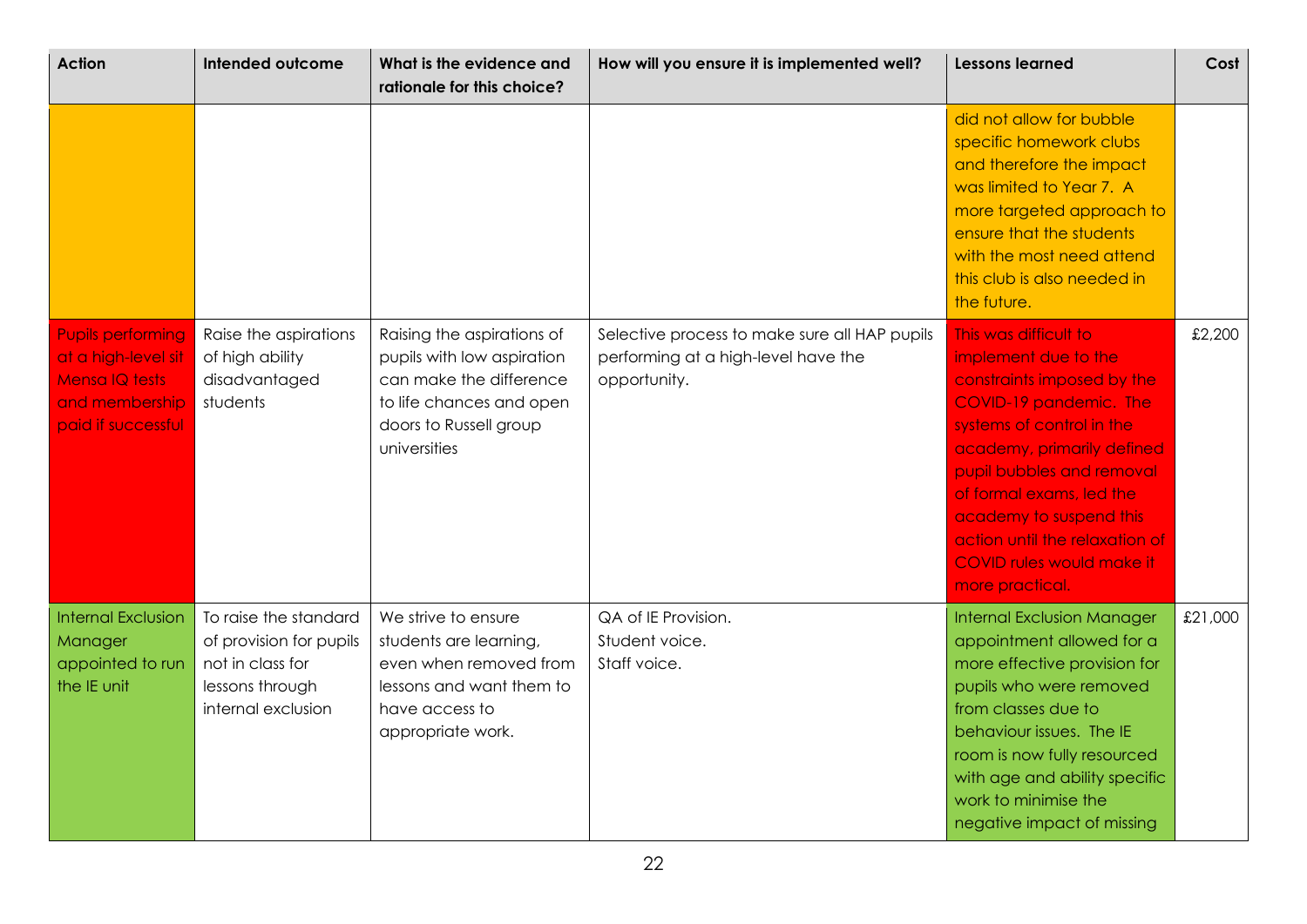| <b>Action</b> | Intended outcome | What is the evidence and<br>rationale for this choice? | How will you ensure it is implemented well? | Lessons learned                                                                                                                         | Cost |
|---------------|------------------|--------------------------------------------------------|---------------------------------------------|-----------------------------------------------------------------------------------------------------------------------------------------|------|
|               |                  |                                                        |                                             | the lesson. The IE Manager<br>also undertakes intervention<br>strategies with small groups<br>of pupils to improve their<br>engagement. |      |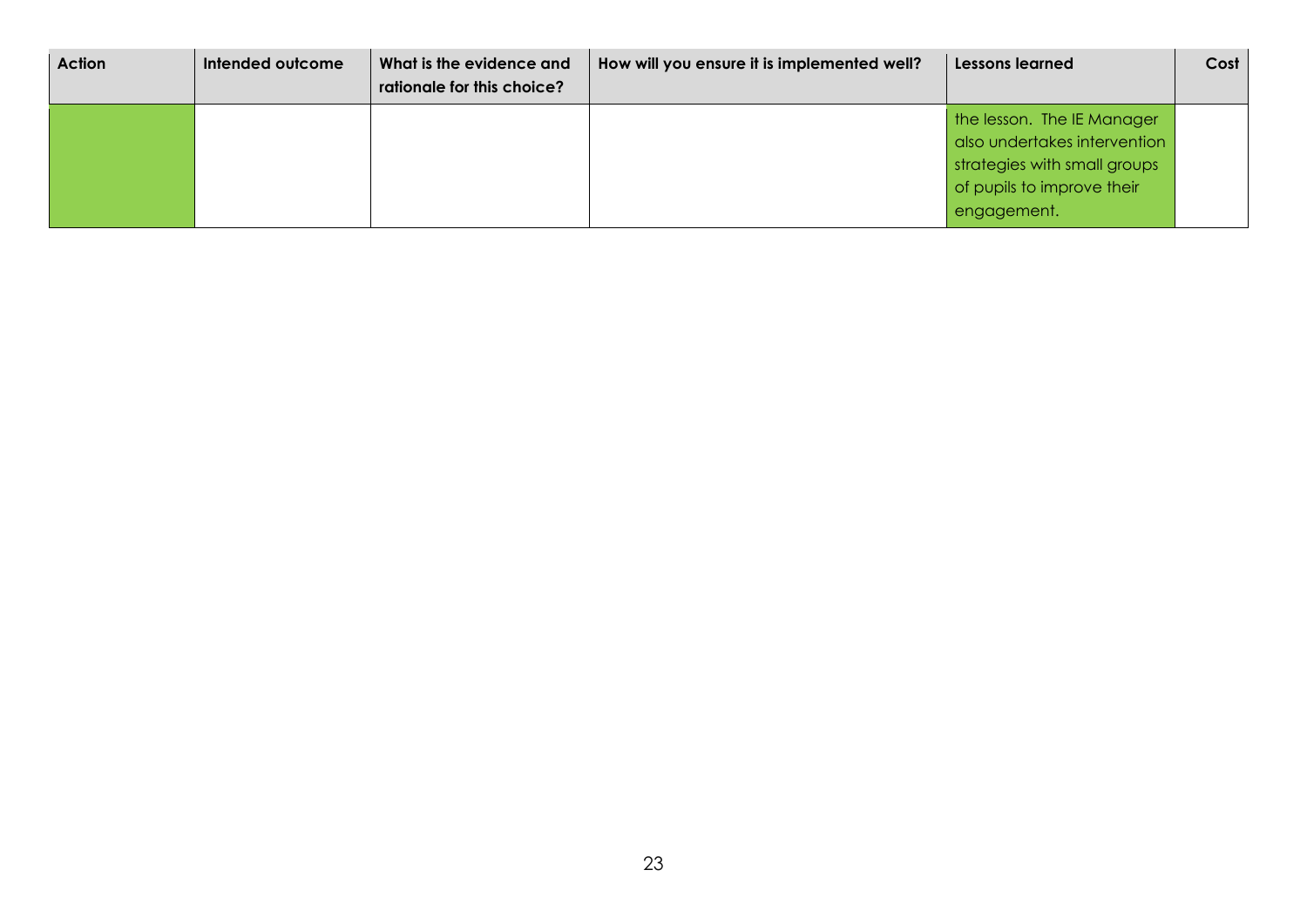# <span id="page-23-0"></span>**4 - Contingency Plan for Disadvantaged Students (implemented as lockdown was enforced)**

| Area of                | <b>Identified Barriers</b>                                                       | <b>Rationale</b>                                                                                                                                                                | <b>Intended Impact</b>                                                           | <b>Review</b>                                                                     |
|------------------------|----------------------------------------------------------------------------------|---------------------------------------------------------------------------------------------------------------------------------------------------------------------------------|----------------------------------------------------------------------------------|-----------------------------------------------------------------------------------|
| <b>Intervention</b>    |                                                                                  |                                                                                                                                                                                 |                                                                                  |                                                                                   |
| <b>Emergency Care</b>  | Low aspirations                                                                  | <b>Regular phone calls</b>                                                                                                                                                      | No additional disadvantages to be                                                | Monitoring of students,                                                           |
| Provision              | Lack of confidence, character,<br>grit, determination                            | Maintain regular contact with vulnerable students to ensure they<br>are engaging with Microsoft teams and check on their welfare.                                               | suffered throughout the period of<br>lockdown.                                   | pastorally throughout the<br>academic year is                                     |
|                        | Poor Learning Habits                                                             | Online meetings between key staff and parents<br>Maintain levels of communication between the academy and<br>families ensuring that all important planned meetings can still go | Students maintain regular contact with<br>the academy to ensure we fully met the | something we are<br>extremely proud of.                                           |
|                        | Lack of cultural stimulation<br>Lack of exposure to a wider                      | ahead using MS Teams or Parents Evening System                                                                                                                                  | needs of each child despite the<br>challenges.                                   | Monitoring of attendance,<br>in the offer of 100% live                            |
|                        | vocabulary                                                                       | <b>Risk Assessments for at risk students</b>                                                                                                                                    |                                                                                  | lessons has been impactful,                                                       |
|                        | Underachievement at KS2,<br>compared to Non-Disadvantaged                        | Students at risk identified and an appropriate risk assessment put<br>in place by the relevant staff.                                                                           |                                                                                  | over time, increasing<br>attendance through                                       |
|                        | Lack of role models                                                              | RAP and pastoral team meetings to continue virtually<br>Meetings to be held remotely to ensure usual levels or review                                                           |                                                                                  | pastoral and subject<br>specific support.                                         |
|                        | Distractions at home: Lack of<br>suitable working space, support<br>from parents | and support are in place for vulnerable students.<br><b>Registers</b><br>Registers to be taken to monitor online engagement with                                                |                                                                                  |                                                                                   |
|                        | Lack of resources at home                                                        | sessions. The attendance team will then follow up any issues.                                                                                                                   |                                                                                  |                                                                                   |
|                        | Lack of sleep or poor nutrition                                                  |                                                                                                                                                                                 |                                                                                  |                                                                                   |
| <b>Microsoft Teams</b> | Low aspirations                                                                  | Laptops allocated to vulnerable students who do not have                                                                                                                        | All students to have access to every one                                         | Laptops were given to                                                             |
|                        | Lack of confidence, character,                                                   | access to digital devices<br>All students to have access to a laptop to ensure that they                                                                                        | of their lessons.                                                                | those students requiring this<br>provision - this was closely                     |
|                        | grit, determination                                                              | receive lessons over Microsoft Teams. A new survey will be<br>conducted to find out who requires access to technology.                                                          |                                                                                  | monitored by pastoral<br>teams and SLT and                                        |
|                        | Poor Learning Habits                                                             |                                                                                                                                                                                 |                                                                                  | facilitated by the hard work                                                      |
|                        | Lack of cultural stimulation                                                     | Students to receive appropriate internet usage session<br>All students to access a session on appropriate                                                                       |                                                                                  | of our ICT technicians.                                                           |
|                        | Lack of role models                                                              | computer/internet usage in which members of the safeguarding<br>team will also share current risks to online usage.                                                             |                                                                                  | Online learning PLD was<br>delivered regularly, to<br>improve provision of online |
|                        | Distractions at home: Lack of<br>suitable working space, support                 | Staff PLD on appropriate usage<br>Staff to receive PLD around appropriate student usage of online                                                                               |                                                                                  | lessons and upskill our staff.<br>Lesson drop ins were carried                    |
|                        | from parents<br>Lack of resources at home                                        | software, the PLD will highlight signs of inappropriate student<br>usage for them to look out for.                                                                              |                                                                                  | out as they would be with<br>face-to-face teaching -                              |
|                        |                                                                                  | SLT presence in lessons                                                                                                                                                         |                                                                                  | teachers were regularly<br>provided with feedback.                                |